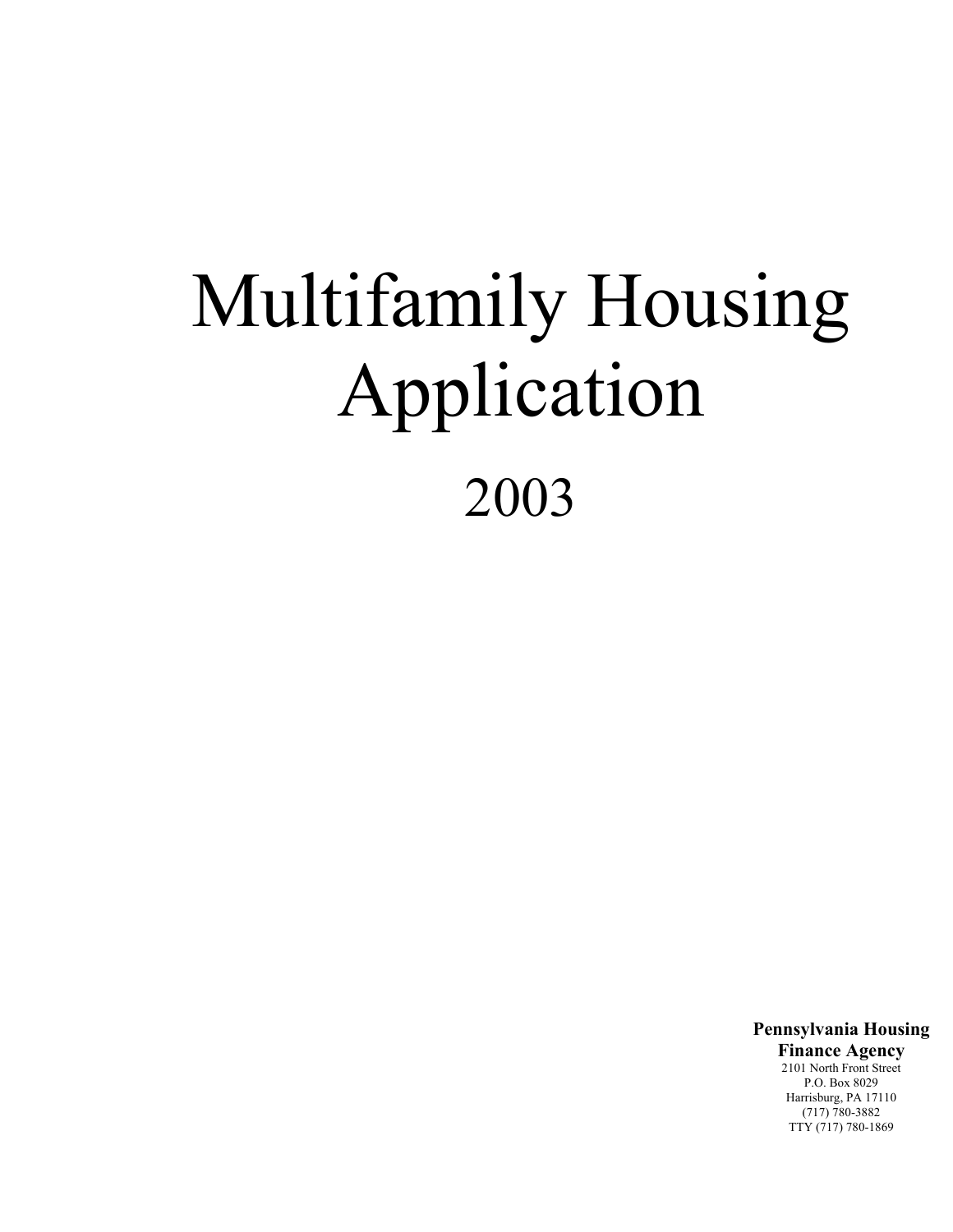# MULTIFAMILY HOUSING APPLICATION

# **TABLE OF CONTENTS**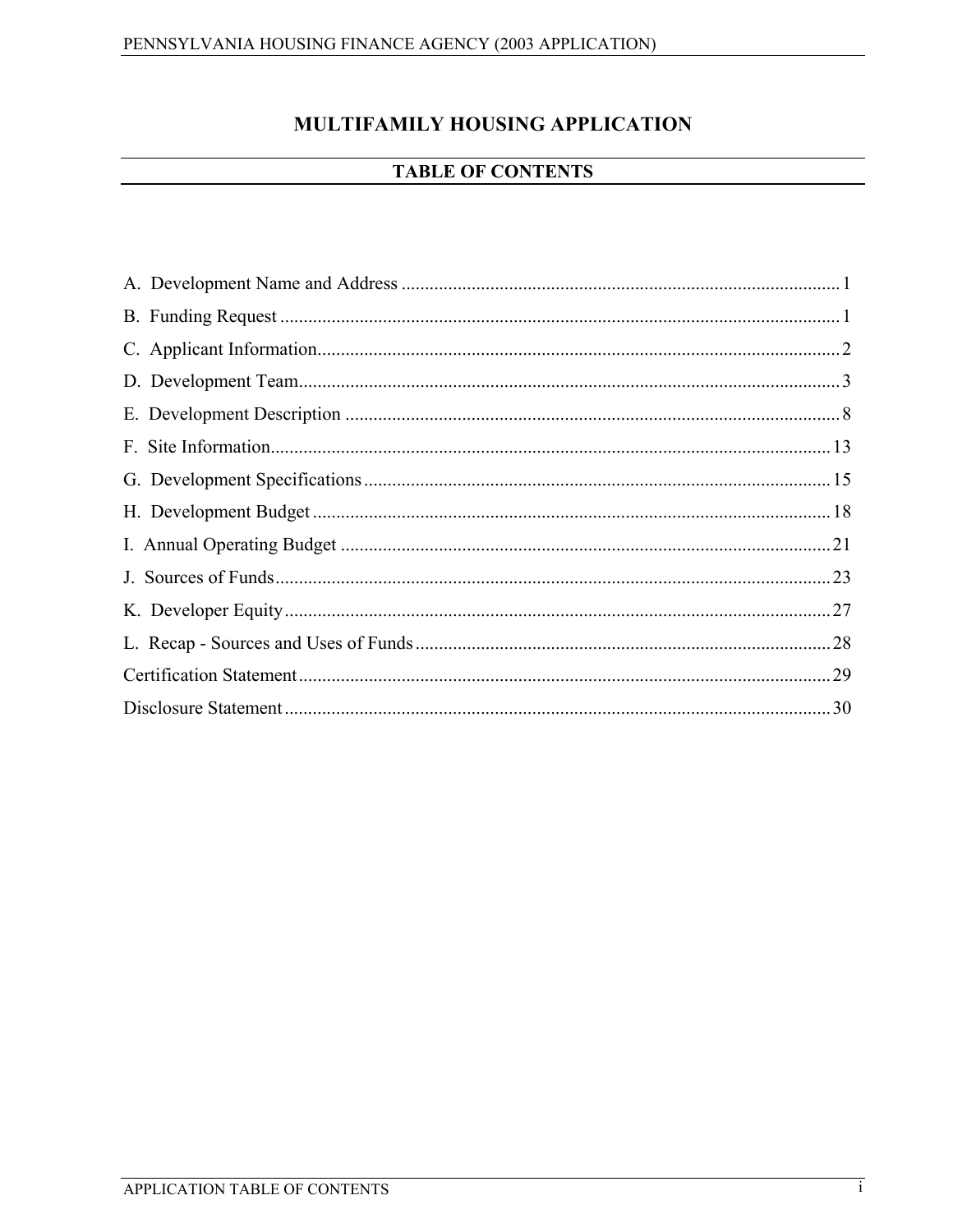# **MULTIFAMILY HOUSING APPLICATION**

|                                         | <b>Date of Application</b>                                                                         |                               |                      |                                  |
|-----------------------------------------|----------------------------------------------------------------------------------------------------|-------------------------------|----------------------|----------------------------------|
| Development<br>Name<br>Site Address(es) | DEVELOPMENT NAME AND ADDRESS:                                                                      |                               |                      |                                  |
|                                         |                                                                                                    |                               |                      |                                  |
|                                         |                                                                                                    |                               |                      |                                  |
|                                         |                                                                                                    |                               |                      |                                  |
| City                                    | (If more than one building, list each separate property address. Use separate sheet, if necessary) | Zip                           |                      |                                  |
| Twp.                                    |                                                                                                    | County                        |                      | Region No.                       |
| Census Tract No.                        | Census Block No.                                                                                   |                               |                      |                                  |
| <b>House District</b>                   | <b>Senate District</b>                                                                             |                               |                      | <b>Congressional District</b>    |
|                                         |                                                                                                    |                               |                      |                                  |
|                                         | Funding Area: (See Multifamily Housing Program Guidelines)<br>Participating Jurisdiction           |                               |                      | Nonparticipating Jurisdiction    |
| <b>B.</b>                               | <b>FUNDING REQUEST:</b> (Check all that apply)                                                     |                               |                      |                                  |
|                                         |                                                                                                    |                               |                      |                                  |
|                                         | <b>Agency Financing</b>                                                                            |                               |                      |                                  |
|                                         | PennHOMES Financing                                                                                |                               | Taxable Bond Loan    |                                  |
|                                         | <b>Construction Financing Only</b>                                                                 |                               | Tax Exempt Bond Loan |                                  |
|                                         | <b>Construction and Permanent Financing</b>                                                        |                               |                      | <b>Agency Mortgage Insurance</b> |
|                                         | Permanent Financing Only                                                                           |                               | Other (explain)      |                                  |
|                                         | <b>Low Income Housing Tax Credits</b>                                                              |                               |                      |                                  |
|                                         |                                                                                                    |                               |                      |                                  |
|                                         | Nonprofit Set Aside                                                                                | <b>Preservation Set Aside</b> |                      | Regional Set Aside               |

J.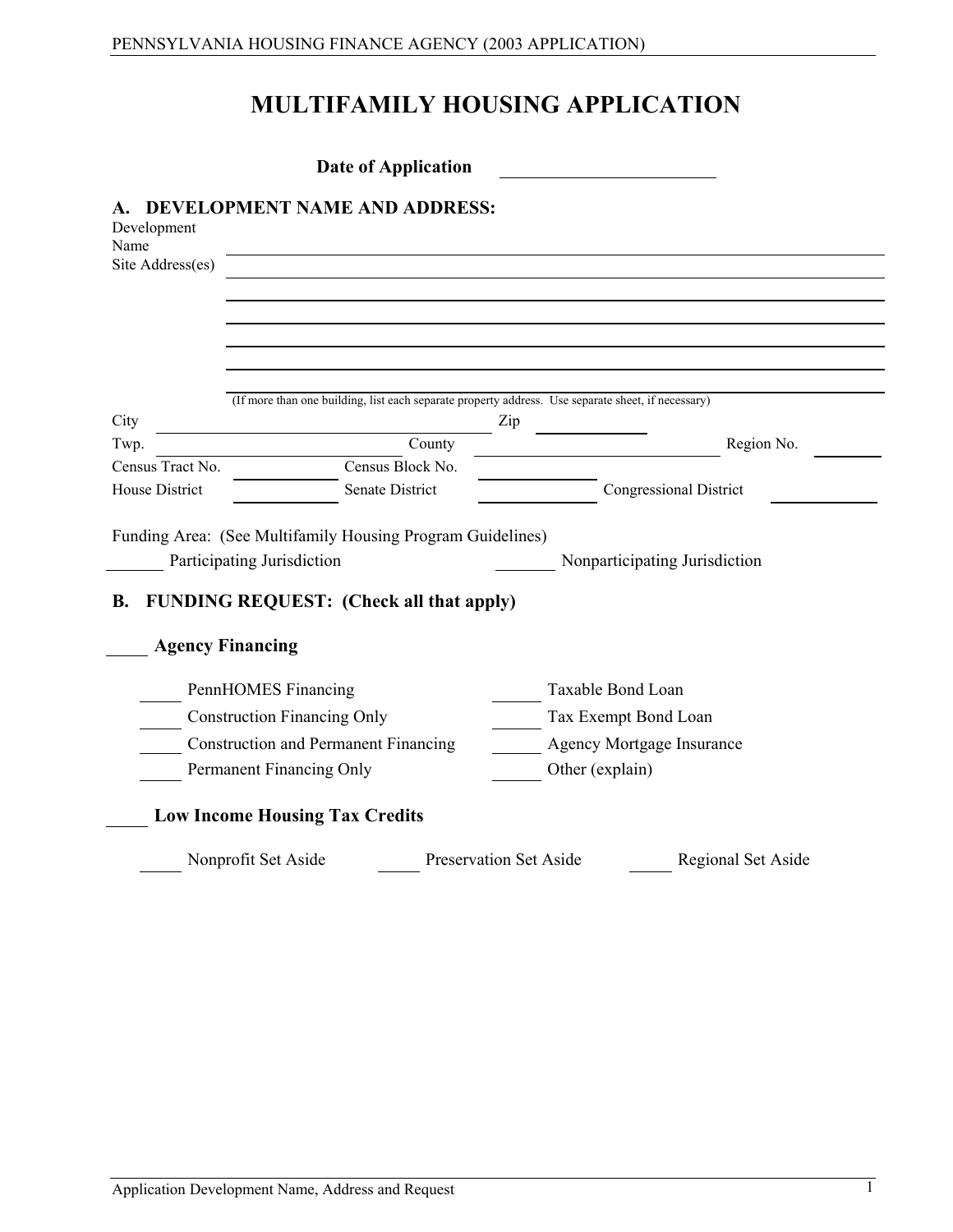# **C. APPLICANT INFORMATION**

|     | <b>Applicant/Developer:</b>                                                                                                  | (FIRM)                                                       |                                           |     |                |
|-----|------------------------------------------------------------------------------------------------------------------------------|--------------------------------------------------------------|-------------------------------------------|-----|----------------|
|     |                                                                                                                              |                                                              |                                           |     |                |
|     |                                                                                                                              | (CONTACT PERSON)                                             |                                           |     |                |
|     |                                                                                                                              | (STREET)                                                     |                                           |     |                |
|     |                                                                                                                              | (CITY, STATE, AND ZIP)                                       |                                           |     |                |
|     |                                                                                                                              | (FAX NUMBER) (TAX IDENTIFICATION NUMBER, IF AVAILABLE)       |                                           |     |                |
|     | (PHONE NUMBER)                                                                                                               |                                                              |                                           |     |                |
|     |                                                                                                                              | (E-MAIL ADDRESS)                                             |                                           |     |                |
|     | WBE ____ MBE _____ DBE ____ Section 3 ____ SERB _____ Nonprofit ____                                                         |                                                              |                                           |     | <b>CHDO</b>    |
|     | Co-Applicant:                                                                                                                | $\rm (FIRM)$                                                 |                                           |     |                |
|     |                                                                                                                              |                                                              |                                           |     |                |
|     |                                                                                                                              | (CONTACT PERSON)                                             |                                           |     |                |
|     |                                                                                                                              | (STREET)                                                     |                                           |     |                |
|     |                                                                                                                              |                                                              |                                           |     |                |
|     |                                                                                                                              | (CITY, STATE, AND ZIP)                                       |                                           |     |                |
|     | (PHONE NUMBER)                                                                                                               | (FAX NUMBER)                                                 | (TAX IDENTIFICATION NUMBER, IF AVAILABLE) |     |                |
|     |                                                                                                                              | (E-MAIL ADDRESS)                                             |                                           |     |                |
| WBE | <b>MBE</b>                                                                                                                   | DBE ________ Section 3 _______ SERB _______ Nonprofit ______ |                                           |     | <b>CHDO</b>    |
|     |                                                                                                                              |                                                              |                                           |     |                |
|     |                                                                                                                              |                                                              |                                           |     |                |
| 1.  | Have you, or any principals in your organization, ever had a financial interest in real estate that:<br>Was foreclosed upon? |                                                              |                                           |     | Yes No         |
| 2.  | Was assigned to the lender (or Nominee) or to FHA?                                                                           |                                                              |                                           |     | Yes No         |
|     | If "yes", as the subject of a forbearance, restructuring or other                                                            |                                                              |                                           |     |                |
|     | deferment arrangement with FHA or any mortgagee in lieu of                                                                   |                                                              |                                           |     |                |
|     | foreclosure?                                                                                                                 |                                                              |                                           | Yes | N <sub>0</sub> |
| 3.  | Filed for bankruptcy protection?                                                                                             |                                                              |                                           |     | $Yes \_\_ No$  |
| 4.  | Materially defaulted in an obligation in any state to an agency or<br>FHA?                                                   |                                                              |                                           | Yes | N <sub>0</sub> |
| 5.  | Are you or any of the applicants or general partners currently under<br>investigation by any local, state or federal agency? |                                                              |                                           | Yes | N <sub>0</sub> |
| 6.  | Are you or any of the applicants or general partners currently<br>debarred or suspended by HUD?                              |                                                              |                                           | Yes | N <sub>0</sub> |
|     | If the answer to any of the above is "yes", please explain on a separate sheet.                                              |                                                              |                                           |     |                |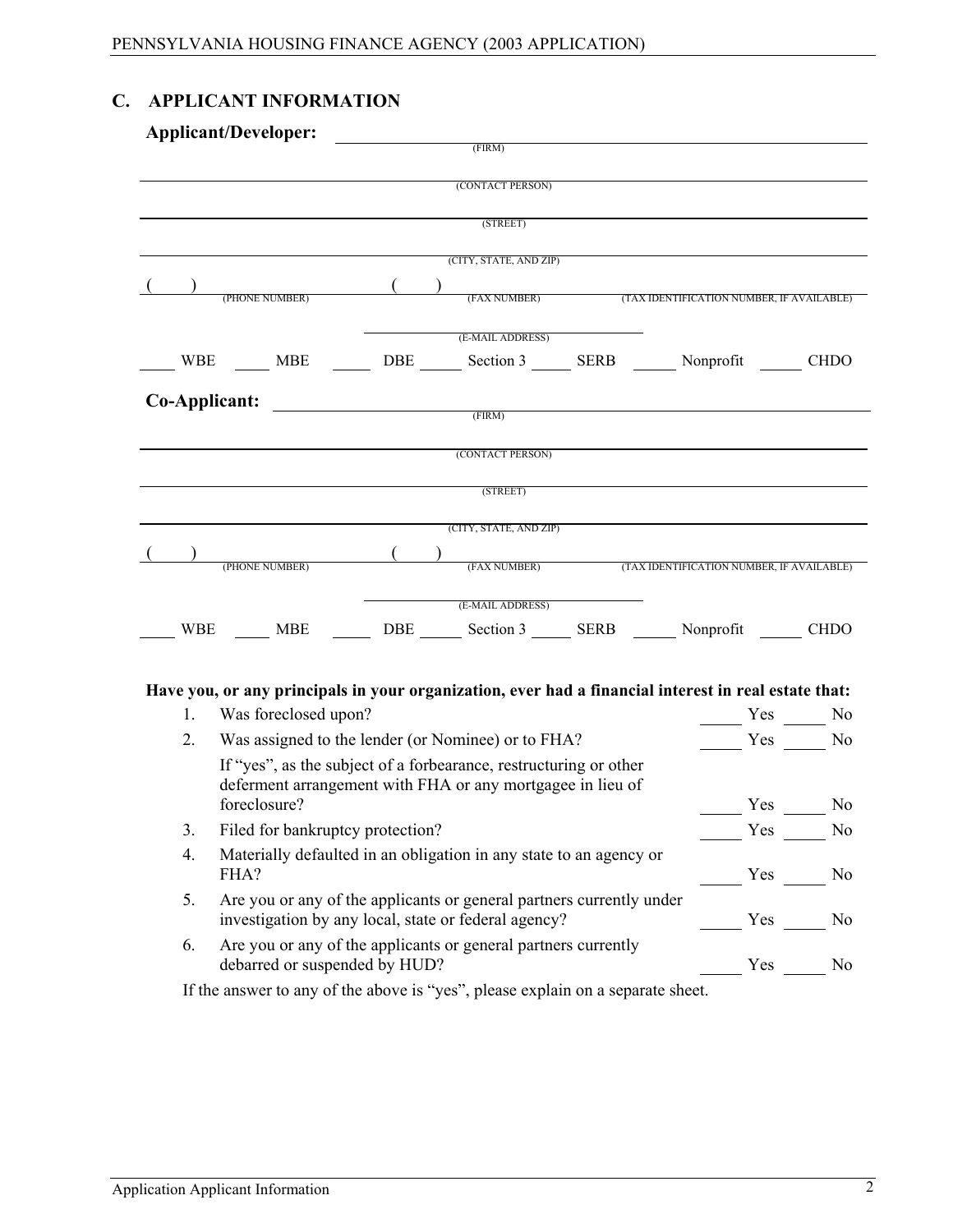# **D. DEVELOPMENT TEAM** (complete all that apply)

| (CONTACT PERSON)<br>(STREET)<br>(CITY, STATE, AND ZIP)<br>(FAX NUMBER)<br>(TAX IDENTIFICATION NUMBER, IF AVAILABLE)<br>(PHONE NUMBER)<br>(E-MAIL ADDRESS)<br>General Partnership<br><b>WBE</b><br><b>Entity Currently Exists</b><br>Entity to be formed<br>Limited Partnership<br><b>MBE</b><br>Corporation<br><b>Estimated Filing Date</b><br><b>DBE</b><br>Individual<br>Section 3<br><b>SERB</b><br><b>CHDO</b><br>Nonprofit<br>Other:<br>List all General Partners of Ownership Entity. (Attach additional sheet, if necessary)<br><b>Managing General Partner:</b><br>(FIRM)<br>(CONTACT PERSON)<br>$\frac{0}{0}$<br>(PERCENT OF OWNERSHIP<br>(PHONE NUMBER)<br>(E-MAIL ADDRESS)<br>(FAX NUMBER)<br>DBE Section 3 SERB Nonprofit<br>WBE<br>MBE<br><b>CHDO</b><br><b>General Partner:</b><br>(FIRM)<br>(CONTACT PERSON)<br>$\frac{0}{0}$<br>(PERCENT OF OWNERSHIP<br>(TAX IDENTIFICATION NUMBER, IF AVAILABLE)<br>(PHONE NUMBER)<br>(E-MAIL ADDRESS)<br>(FAX NUMBER)<br>WBE MBE DBE Section 3 SERB Nonprofit CHDO<br><b>General Partner:</b><br><u>and the company of the company of the company of the company of the company of the company of the company of the company of the company of the company of the company of the company of the company of the company of the com</u><br>(FIRM)<br>(CONTACT PERSON)<br>$\frac{0}{0}$<br>(PERCENT OF OWNERSHIP<br>(TAX IDENTIFICATION NUMBER, IF AVAILABLE)<br>(PHONE NUMBER)<br>(FAX NUMBER)<br>(E-MAIL ADDRESS)<br><b>DBE</b><br>Section 3 SERB<br>Nonprofit<br>WBE<br><b>CHDO</b><br><b>MBE</b> | <b>Ownership Entity:</b><br>(IF CURRENTLY EXISTS) | (FIRM) |                                           |
|------------------------------------------------------------------------------------------------------------------------------------------------------------------------------------------------------------------------------------------------------------------------------------------------------------------------------------------------------------------------------------------------------------------------------------------------------------------------------------------------------------------------------------------------------------------------------------------------------------------------------------------------------------------------------------------------------------------------------------------------------------------------------------------------------------------------------------------------------------------------------------------------------------------------------------------------------------------------------------------------------------------------------------------------------------------------------------------------------------------------------------------------------------------------------------------------------------------------------------------------------------------------------------------------------------------------------------------------------------------------------------------------------------------------------------------------------------------------------------------------------------------------------------------------------|---------------------------------------------------|--------|-------------------------------------------|
|                                                                                                                                                                                                                                                                                                                                                                                                                                                                                                                                                                                                                                                                                                                                                                                                                                                                                                                                                                                                                                                                                                                                                                                                                                                                                                                                                                                                                                                                                                                                                      |                                                   |        |                                           |
|                                                                                                                                                                                                                                                                                                                                                                                                                                                                                                                                                                                                                                                                                                                                                                                                                                                                                                                                                                                                                                                                                                                                                                                                                                                                                                                                                                                                                                                                                                                                                      |                                                   |        |                                           |
|                                                                                                                                                                                                                                                                                                                                                                                                                                                                                                                                                                                                                                                                                                                                                                                                                                                                                                                                                                                                                                                                                                                                                                                                                                                                                                                                                                                                                                                                                                                                                      |                                                   |        |                                           |
|                                                                                                                                                                                                                                                                                                                                                                                                                                                                                                                                                                                                                                                                                                                                                                                                                                                                                                                                                                                                                                                                                                                                                                                                                                                                                                                                                                                                                                                                                                                                                      |                                                   |        |                                           |
|                                                                                                                                                                                                                                                                                                                                                                                                                                                                                                                                                                                                                                                                                                                                                                                                                                                                                                                                                                                                                                                                                                                                                                                                                                                                                                                                                                                                                                                                                                                                                      |                                                   |        |                                           |
|                                                                                                                                                                                                                                                                                                                                                                                                                                                                                                                                                                                                                                                                                                                                                                                                                                                                                                                                                                                                                                                                                                                                                                                                                                                                                                                                                                                                                                                                                                                                                      |                                                   |        |                                           |
|                                                                                                                                                                                                                                                                                                                                                                                                                                                                                                                                                                                                                                                                                                                                                                                                                                                                                                                                                                                                                                                                                                                                                                                                                                                                                                                                                                                                                                                                                                                                                      |                                                   |        |                                           |
|                                                                                                                                                                                                                                                                                                                                                                                                                                                                                                                                                                                                                                                                                                                                                                                                                                                                                                                                                                                                                                                                                                                                                                                                                                                                                                                                                                                                                                                                                                                                                      |                                                   |        |                                           |
|                                                                                                                                                                                                                                                                                                                                                                                                                                                                                                                                                                                                                                                                                                                                                                                                                                                                                                                                                                                                                                                                                                                                                                                                                                                                                                                                                                                                                                                                                                                                                      |                                                   |        |                                           |
|                                                                                                                                                                                                                                                                                                                                                                                                                                                                                                                                                                                                                                                                                                                                                                                                                                                                                                                                                                                                                                                                                                                                                                                                                                                                                                                                                                                                                                                                                                                                                      |                                                   |        |                                           |
|                                                                                                                                                                                                                                                                                                                                                                                                                                                                                                                                                                                                                                                                                                                                                                                                                                                                                                                                                                                                                                                                                                                                                                                                                                                                                                                                                                                                                                                                                                                                                      |                                                   |        |                                           |
|                                                                                                                                                                                                                                                                                                                                                                                                                                                                                                                                                                                                                                                                                                                                                                                                                                                                                                                                                                                                                                                                                                                                                                                                                                                                                                                                                                                                                                                                                                                                                      |                                                   |        |                                           |
|                                                                                                                                                                                                                                                                                                                                                                                                                                                                                                                                                                                                                                                                                                                                                                                                                                                                                                                                                                                                                                                                                                                                                                                                                                                                                                                                                                                                                                                                                                                                                      |                                                   |        |                                           |
|                                                                                                                                                                                                                                                                                                                                                                                                                                                                                                                                                                                                                                                                                                                                                                                                                                                                                                                                                                                                                                                                                                                                                                                                                                                                                                                                                                                                                                                                                                                                                      |                                                   |        |                                           |
|                                                                                                                                                                                                                                                                                                                                                                                                                                                                                                                                                                                                                                                                                                                                                                                                                                                                                                                                                                                                                                                                                                                                                                                                                                                                                                                                                                                                                                                                                                                                                      |                                                   |        |                                           |
|                                                                                                                                                                                                                                                                                                                                                                                                                                                                                                                                                                                                                                                                                                                                                                                                                                                                                                                                                                                                                                                                                                                                                                                                                                                                                                                                                                                                                                                                                                                                                      |                                                   |        |                                           |
|                                                                                                                                                                                                                                                                                                                                                                                                                                                                                                                                                                                                                                                                                                                                                                                                                                                                                                                                                                                                                                                                                                                                                                                                                                                                                                                                                                                                                                                                                                                                                      |                                                   |        |                                           |
|                                                                                                                                                                                                                                                                                                                                                                                                                                                                                                                                                                                                                                                                                                                                                                                                                                                                                                                                                                                                                                                                                                                                                                                                                                                                                                                                                                                                                                                                                                                                                      |                                                   |        |                                           |
|                                                                                                                                                                                                                                                                                                                                                                                                                                                                                                                                                                                                                                                                                                                                                                                                                                                                                                                                                                                                                                                                                                                                                                                                                                                                                                                                                                                                                                                                                                                                                      |                                                   |        |                                           |
|                                                                                                                                                                                                                                                                                                                                                                                                                                                                                                                                                                                                                                                                                                                                                                                                                                                                                                                                                                                                                                                                                                                                                                                                                                                                                                                                                                                                                                                                                                                                                      |                                                   |        |                                           |
|                                                                                                                                                                                                                                                                                                                                                                                                                                                                                                                                                                                                                                                                                                                                                                                                                                                                                                                                                                                                                                                                                                                                                                                                                                                                                                                                                                                                                                                                                                                                                      |                                                   |        |                                           |
|                                                                                                                                                                                                                                                                                                                                                                                                                                                                                                                                                                                                                                                                                                                                                                                                                                                                                                                                                                                                                                                                                                                                                                                                                                                                                                                                                                                                                                                                                                                                                      |                                                   |        | (TAX IDENTIFICATION NUMBER, IF AVAILABLE) |
|                                                                                                                                                                                                                                                                                                                                                                                                                                                                                                                                                                                                                                                                                                                                                                                                                                                                                                                                                                                                                                                                                                                                                                                                                                                                                                                                                                                                                                                                                                                                                      |                                                   |        |                                           |
|                                                                                                                                                                                                                                                                                                                                                                                                                                                                                                                                                                                                                                                                                                                                                                                                                                                                                                                                                                                                                                                                                                                                                                                                                                                                                                                                                                                                                                                                                                                                                      |                                                   |        |                                           |
|                                                                                                                                                                                                                                                                                                                                                                                                                                                                                                                                                                                                                                                                                                                                                                                                                                                                                                                                                                                                                                                                                                                                                                                                                                                                                                                                                                                                                                                                                                                                                      |                                                   |        |                                           |
|                                                                                                                                                                                                                                                                                                                                                                                                                                                                                                                                                                                                                                                                                                                                                                                                                                                                                                                                                                                                                                                                                                                                                                                                                                                                                                                                                                                                                                                                                                                                                      |                                                   |        |                                           |
|                                                                                                                                                                                                                                                                                                                                                                                                                                                                                                                                                                                                                                                                                                                                                                                                                                                                                                                                                                                                                                                                                                                                                                                                                                                                                                                                                                                                                                                                                                                                                      |                                                   |        |                                           |
|                                                                                                                                                                                                                                                                                                                                                                                                                                                                                                                                                                                                                                                                                                                                                                                                                                                                                                                                                                                                                                                                                                                                                                                                                                                                                                                                                                                                                                                                                                                                                      |                                                   |        |                                           |
|                                                                                                                                                                                                                                                                                                                                                                                                                                                                                                                                                                                                                                                                                                                                                                                                                                                                                                                                                                                                                                                                                                                                                                                                                                                                                                                                                                                                                                                                                                                                                      |                                                   |        |                                           |
|                                                                                                                                                                                                                                                                                                                                                                                                                                                                                                                                                                                                                                                                                                                                                                                                                                                                                                                                                                                                                                                                                                                                                                                                                                                                                                                                                                                                                                                                                                                                                      |                                                   |        |                                           |
|                                                                                                                                                                                                                                                                                                                                                                                                                                                                                                                                                                                                                                                                                                                                                                                                                                                                                                                                                                                                                                                                                                                                                                                                                                                                                                                                                                                                                                                                                                                                                      |                                                   |        |                                           |
|                                                                                                                                                                                                                                                                                                                                                                                                                                                                                                                                                                                                                                                                                                                                                                                                                                                                                                                                                                                                                                                                                                                                                                                                                                                                                                                                                                                                                                                                                                                                                      |                                                   |        |                                           |
|                                                                                                                                                                                                                                                                                                                                                                                                                                                                                                                                                                                                                                                                                                                                                                                                                                                                                                                                                                                                                                                                                                                                                                                                                                                                                                                                                                                                                                                                                                                                                      |                                                   |        |                                           |
|                                                                                                                                                                                                                                                                                                                                                                                                                                                                                                                                                                                                                                                                                                                                                                                                                                                                                                                                                                                                                                                                                                                                                                                                                                                                                                                                                                                                                                                                                                                                                      |                                                   |        |                                           |
|                                                                                                                                                                                                                                                                                                                                                                                                                                                                                                                                                                                                                                                                                                                                                                                                                                                                                                                                                                                                                                                                                                                                                                                                                                                                                                                                                                                                                                                                                                                                                      |                                                   |        |                                           |
|                                                                                                                                                                                                                                                                                                                                                                                                                                                                                                                                                                                                                                                                                                                                                                                                                                                                                                                                                                                                                                                                                                                                                                                                                                                                                                                                                                                                                                                                                                                                                      |                                                   |        |                                           |
|                                                                                                                                                                                                                                                                                                                                                                                                                                                                                                                                                                                                                                                                                                                                                                                                                                                                                                                                                                                                                                                                                                                                                                                                                                                                                                                                                                                                                                                                                                                                                      |                                                   |        |                                           |
|                                                                                                                                                                                                                                                                                                                                                                                                                                                                                                                                                                                                                                                                                                                                                                                                                                                                                                                                                                                                                                                                                                                                                                                                                                                                                                                                                                                                                                                                                                                                                      |                                                   |        |                                           |
|                                                                                                                                                                                                                                                                                                                                                                                                                                                                                                                                                                                                                                                                                                                                                                                                                                                                                                                                                                                                                                                                                                                                                                                                                                                                                                                                                                                                                                                                                                                                                      |                                                   |        |                                           |
|                                                                                                                                                                                                                                                                                                                                                                                                                                                                                                                                                                                                                                                                                                                                                                                                                                                                                                                                                                                                                                                                                                                                                                                                                                                                                                                                                                                                                                                                                                                                                      |                                                   |        |                                           |
|                                                                                                                                                                                                                                                                                                                                                                                                                                                                                                                                                                                                                                                                                                                                                                                                                                                                                                                                                                                                                                                                                                                                                                                                                                                                                                                                                                                                                                                                                                                                                      |                                                   |        |                                           |
|                                                                                                                                                                                                                                                                                                                                                                                                                                                                                                                                                                                                                                                                                                                                                                                                                                                                                                                                                                                                                                                                                                                                                                                                                                                                                                                                                                                                                                                                                                                                                      |                                                   |        |                                           |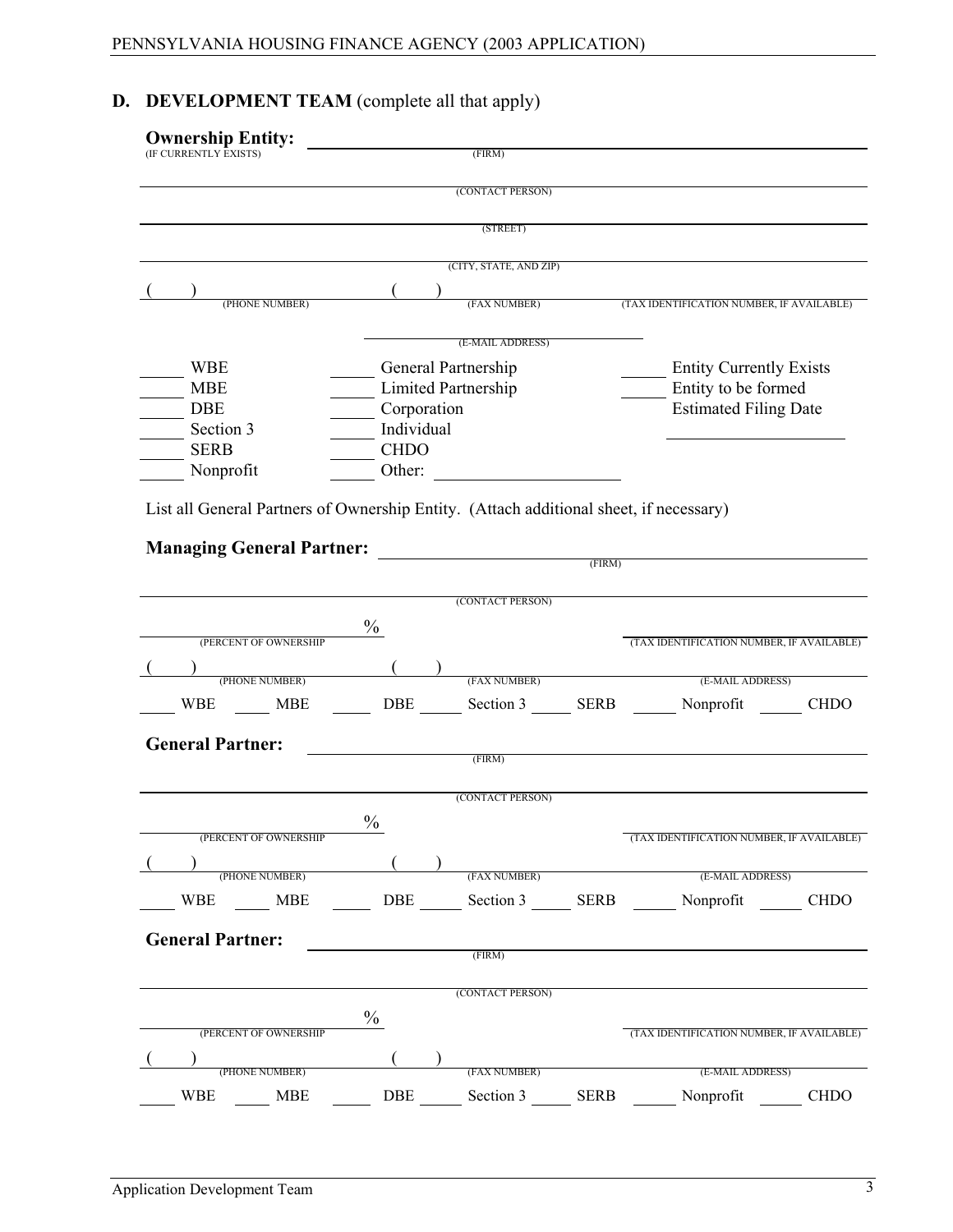| <b>Design Architect:</b>                                         |            |                        |                                           |
|------------------------------------------------------------------|------------|------------------------|-------------------------------------------|
|                                                                  |            | (FIRM)                 |                                           |
|                                                                  |            | (CONTACT PERSON)       |                                           |
|                                                                  |            | (STREET)               |                                           |
|                                                                  |            | (CITY, STATE, AND ZIP) |                                           |
|                                                                  |            | (FAX NUMBER)           |                                           |
| (PHONE NUMBER)                                                   |            |                        | (TAX IDENTIFICATION NUMBER, IF AVAILABLE) |
|                                                                  |            | (E-MAIL ADDRESS)       |                                           |
| <b>WBE</b><br><b>MBE</b>                                         | <b>DBE</b> | Section 3              | <b>SERB</b>                               |
| Contract Awarded at date of application                          |            | Yes                    | N <sub>0</sub>                            |
| Are you required to bid?                                         |            | Yes                    | N <sub>0</sub>                            |
|                                                                  |            |                        |                                           |
| <b>Construction Contract</b><br><b>Administration Architect:</b> |            |                        |                                           |
|                                                                  |            | (FIRM)                 |                                           |
|                                                                  |            | (CONTACT PERSON)       |                                           |
|                                                                  |            |                        |                                           |
|                                                                  |            | (STREET)               |                                           |
|                                                                  |            | (CITY, STATE, AND ZIP) |                                           |
| (PHONE NUMBER)                                                   |            | (FAX NUMBER)           | (TAX IDENTIFICATION NUMBER, IF AVAILABLE) |
|                                                                  |            |                        |                                           |
|                                                                  |            | (E-MAIL ADDRESS)       |                                           |
| <b>WBE</b><br><b>MBE</b>                                         | <b>DBE</b> | Section 3              | <b>SERB</b>                               |
| Contract Awarded at date of application                          |            | Yes                    | No                                        |
| Are you required to bid?                                         |            | Yes                    | No                                        |
| Contractor:                                                      |            |                        |                                           |
|                                                                  |            | (FIRM)                 |                                           |
|                                                                  |            | (CONTACT PERSON)       |                                           |
|                                                                  |            | (STREET)               |                                           |
|                                                                  |            |                        |                                           |
|                                                                  |            | (CITY, STATE, AND ZIP) |                                           |
| (PHONE NUMBER)                                                   |            | (FAX NUMBER)           | (TAX IDENTIFICATION NUMBER, IF AVAILABLE) |
|                                                                  |            |                        |                                           |
|                                                                  |            | (E-MAIL ADDRESS)       |                                           |
| <b>WBE</b><br><b>MBE</b>                                         | <b>DBE</b> | Section 3              | <b>SERB</b>                               |
| Contract Awarded at date of application                          |            | Yes                    | N <sub>0</sub>                            |
| Are you required to bid?                                         |            | Yes                    | N <sub>0</sub>                            |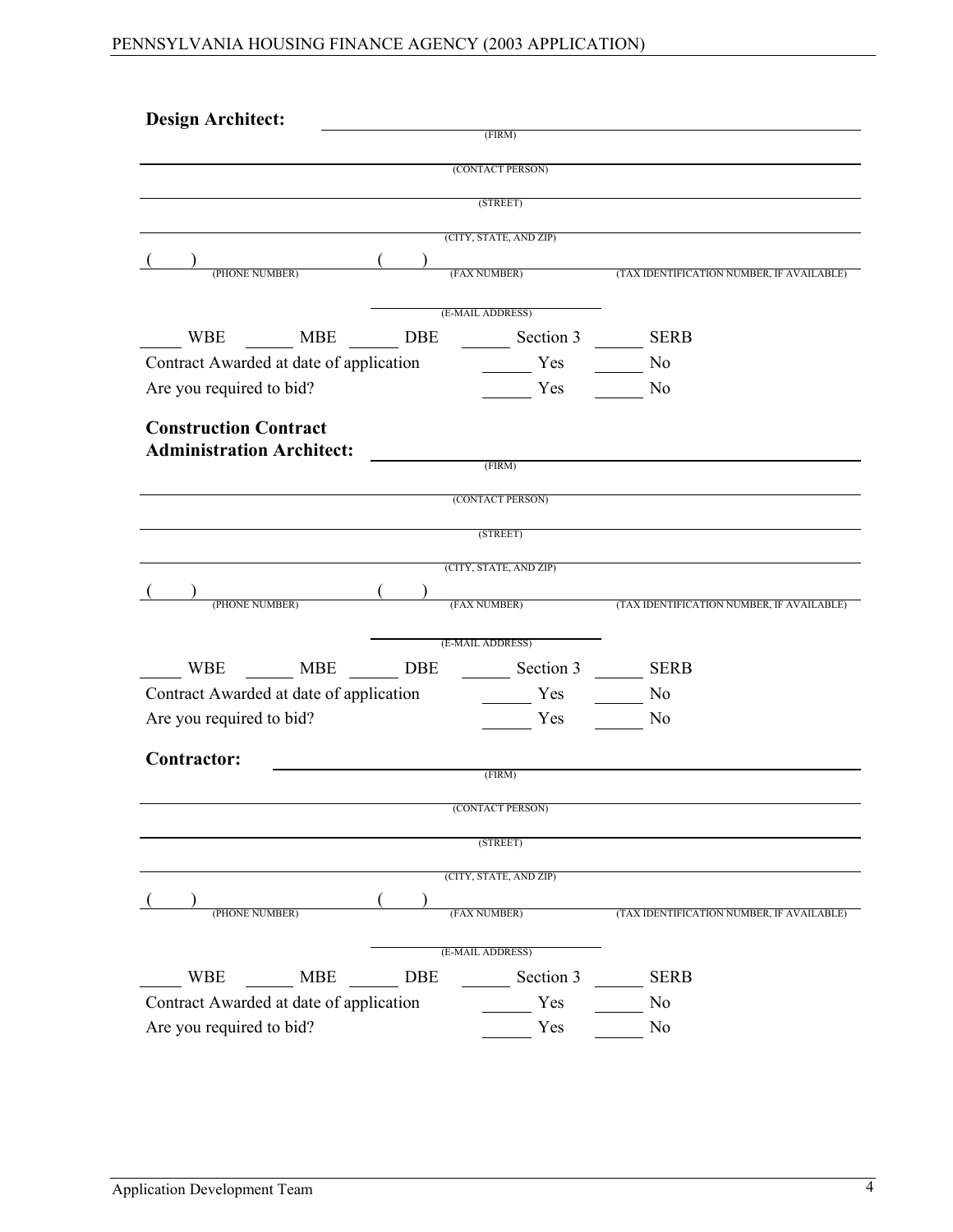| Management Agent: 1999 Management Agent: |                                                      |                        |                                                                           |
|------------------------------------------|------------------------------------------------------|------------------------|---------------------------------------------------------------------------|
|                                          |                                                      | (FIRM)                 |                                                                           |
|                                          |                                                      | (CONTACT PERSON)       |                                                                           |
|                                          |                                                      | (STREET)               |                                                                           |
|                                          |                                                      | (CITY, STATE, AND ZIP) |                                                                           |
|                                          |                                                      |                        |                                                                           |
| (PHONE NUMBER)                           |                                                      |                        | (FAX NUMBER) (TAX IDENTIFICATION NUMBER, IF AVAILABLE)                    |
|                                          |                                                      | (E-MAIL ADDRESS)       |                                                                           |
|                                          |                                                      |                        | WBE ____ MBE _____ DBE ____ Section 3 ____ SERB ____ Nonprofit _____ CHDO |
| Contract Awarded at date of application  |                                                      | Yes No                 |                                                                           |
| Are you required to bid?                 |                                                      | Yes                    | N <sub>0</sub>                                                            |
|                                          |                                                      |                        |                                                                           |
| <b>Attorney:</b>                         | $\begin{array}{c} \hline \textbf{FIRM)} \end{array}$ |                        |                                                                           |
|                                          |                                                      | (CONTACT PERSON)       |                                                                           |
|                                          |                                                      |                        |                                                                           |
|                                          |                                                      | (STREET)               |                                                                           |
|                                          |                                                      | (CITY, STATE, AND ZIP) |                                                                           |
| (PHONE NUMBER)                           |                                                      |                        | (FAX NUMBER) (TAX IDENTIFICATION NUMBER, IF AVAILABLE)                    |
|                                          |                                                      |                        |                                                                           |
|                                          |                                                      | (E-MAIL ADDRESS)       |                                                                           |
| WBE MBE DBE                              |                                                      | Section 3 SERB         |                                                                           |
| Contract Awarded at date of application  |                                                      | Yes                    | No.                                                                       |
| Are you required to bid?                 |                                                      | Yes                    | N <sub>0</sub>                                                            |
| <b>Consultant:</b>                       |                                                      |                        |                                                                           |
|                                          |                                                      | (FIRM)                 |                                                                           |
|                                          |                                                      | (CONTACT PERSON)       |                                                                           |
|                                          |                                                      | (STREET)               |                                                                           |
|                                          |                                                      |                        |                                                                           |
|                                          |                                                      | (CITY, STATE, AND ZIP) |                                                                           |
| (PHONE NUMBER)                           |                                                      |                        | (FAX NUMBER) (TAX IDENTIFICATION NUMBER, IF AVAILABLE)                    |
|                                          |                                                      |                        |                                                                           |
|                                          |                                                      | (E-MAIL ADDRESS)       |                                                                           |
| WBE MBE DBE                              |                                                      | Section 3              | <b>SERB</b>                                                               |
| Contract Awarded at date of application  |                                                      | Yes                    | N <sub>0</sub>                                                            |
| Are you required to bid?                 |                                                      | Yes                    | N <sub>0</sub>                                                            |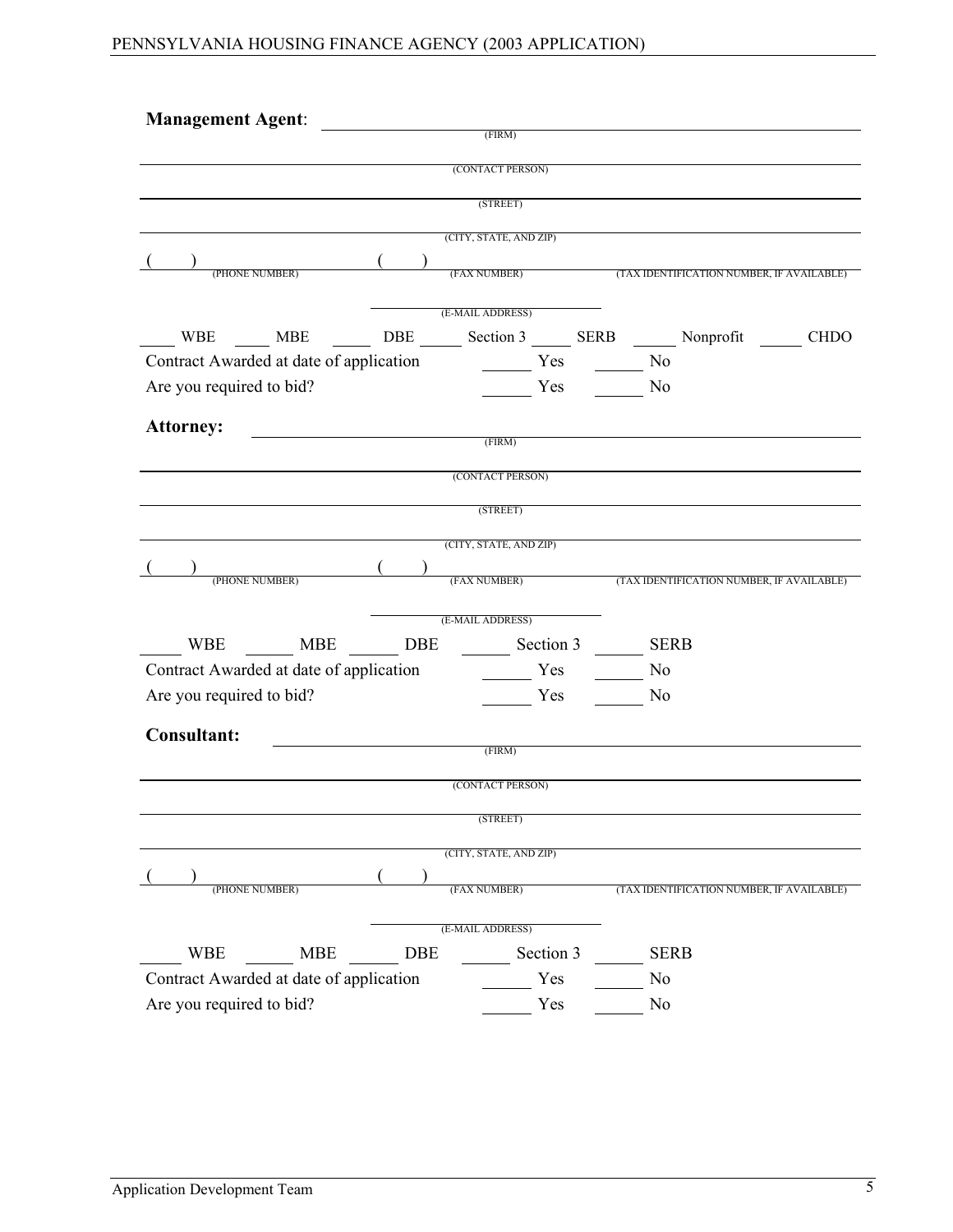| <b>Supportive Services Provider:</b>                               |  | (FIRM)                                                 |        |  |  |
|--------------------------------------------------------------------|--|--------------------------------------------------------|--------|--|--|
|                                                                    |  | (CONTACT PERSON)                                       |        |  |  |
|                                                                    |  | (STREET)                                               |        |  |  |
|                                                                    |  |                                                        |        |  |  |
|                                                                    |  | (CITY, STATE, AND ZIP)                                 |        |  |  |
| $(PHONE NUMBER)$ $($                                               |  | (FAX NUMBER) (TAX IDENTIFICATION NUMBER, IF AVAILABLE) |        |  |  |
|                                                                    |  |                                                        |        |  |  |
|                                                                    |  | (E-MAIL ADDRESS)                                       |        |  |  |
| WBE ___ MBE ___ DBE ___ Section 3 ___ SERB ___ Nonprofit ____ CHDO |  |                                                        |        |  |  |
| Contract Awarded at date of application Mess No No                 |  |                                                        |        |  |  |
| Are you required to bid?                                           |  | Yes No                                                 |        |  |  |
| <b>Bond Issuer:</b> <u>CERM</u>                                    |  |                                                        |        |  |  |
|                                                                    |  | (CONTACT PERSON)                                       |        |  |  |
|                                                                    |  |                                                        |        |  |  |
|                                                                    |  | (STREET)                                               |        |  |  |
|                                                                    |  | (CITY, STATE, AND ZIP)                                 |        |  |  |
| (PHONE NUMBER)                                                     |  | (FAX NUMBER)                                           |        |  |  |
|                                                                    |  |                                                        |        |  |  |
| <b>Bond Counsel:</b>                                               |  |                                                        |        |  |  |
|                                                                    |  | (FIRM)                                                 |        |  |  |
|                                                                    |  |                                                        |        |  |  |
|                                                                    |  | (CONTACT PERSON)                                       |        |  |  |
|                                                                    |  |                                                        |        |  |  |
|                                                                    |  | (STREET)                                               |        |  |  |
|                                                                    |  | (CITY, STATE, AND ZIP)                                 |        |  |  |
| (PHONE NUMBER)                                                     |  | (FAX NUMBER)                                           |        |  |  |
|                                                                    |  |                                                        |        |  |  |
|                                                                    |  |                                                        |        |  |  |
|                                                                    |  |                                                        |        |  |  |
| (If currently exists)                                              |  |                                                        | (FIRM) |  |  |
|                                                                    |  | (CONTACT PERSON)                                       |        |  |  |
| Underwriters/<br><b>Placement Agents:</b>                          |  | (STREET)                                               |        |  |  |
|                                                                    |  | (CITY, STATE, AND ZIP)                                 |        |  |  |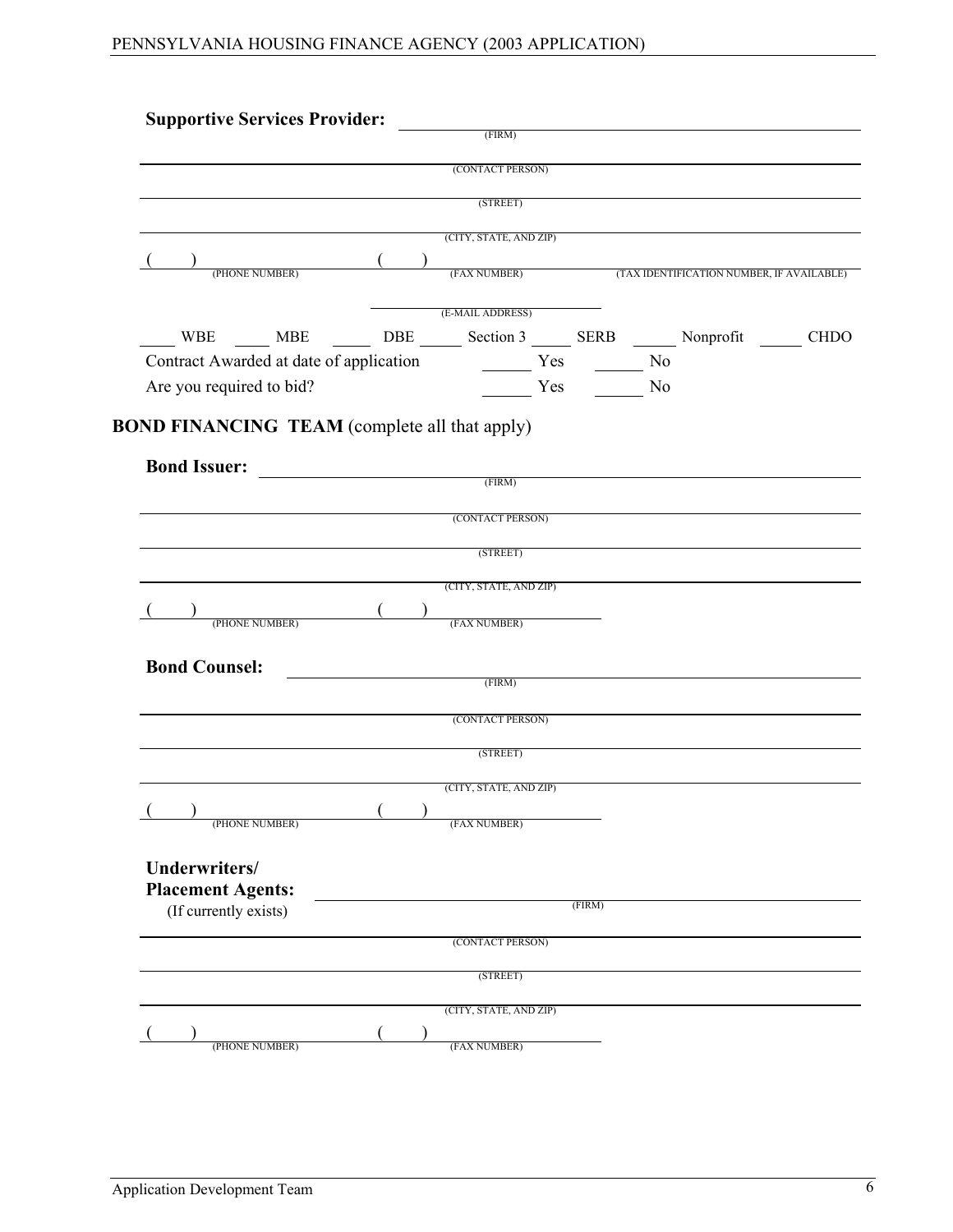| <b>Underwriter's Counsel</b><br>(If currently exists) | (FIRM)                 |
|-------------------------------------------------------|------------------------|
|                                                       |                        |
|                                                       | (CONTACT PERSON)       |
|                                                       | (STREET)               |
|                                                       | (CITY, STATE, AND ZIP) |
|                                                       |                        |
| (PHONE NUMBER)                                        | (FAX NUMBER)           |
| <b>Financial Advisors</b><br>(If currently exists)    | (FIRM)                 |
|                                                       |                        |
|                                                       | (CONTACT PERSON)       |
|                                                       |                        |
|                                                       | (STREET)               |
|                                                       | (CITY, STATE, AND ZIP) |
|                                                       |                        |
| (PHONE NUMBER)                                        | (FAX NUMBER)           |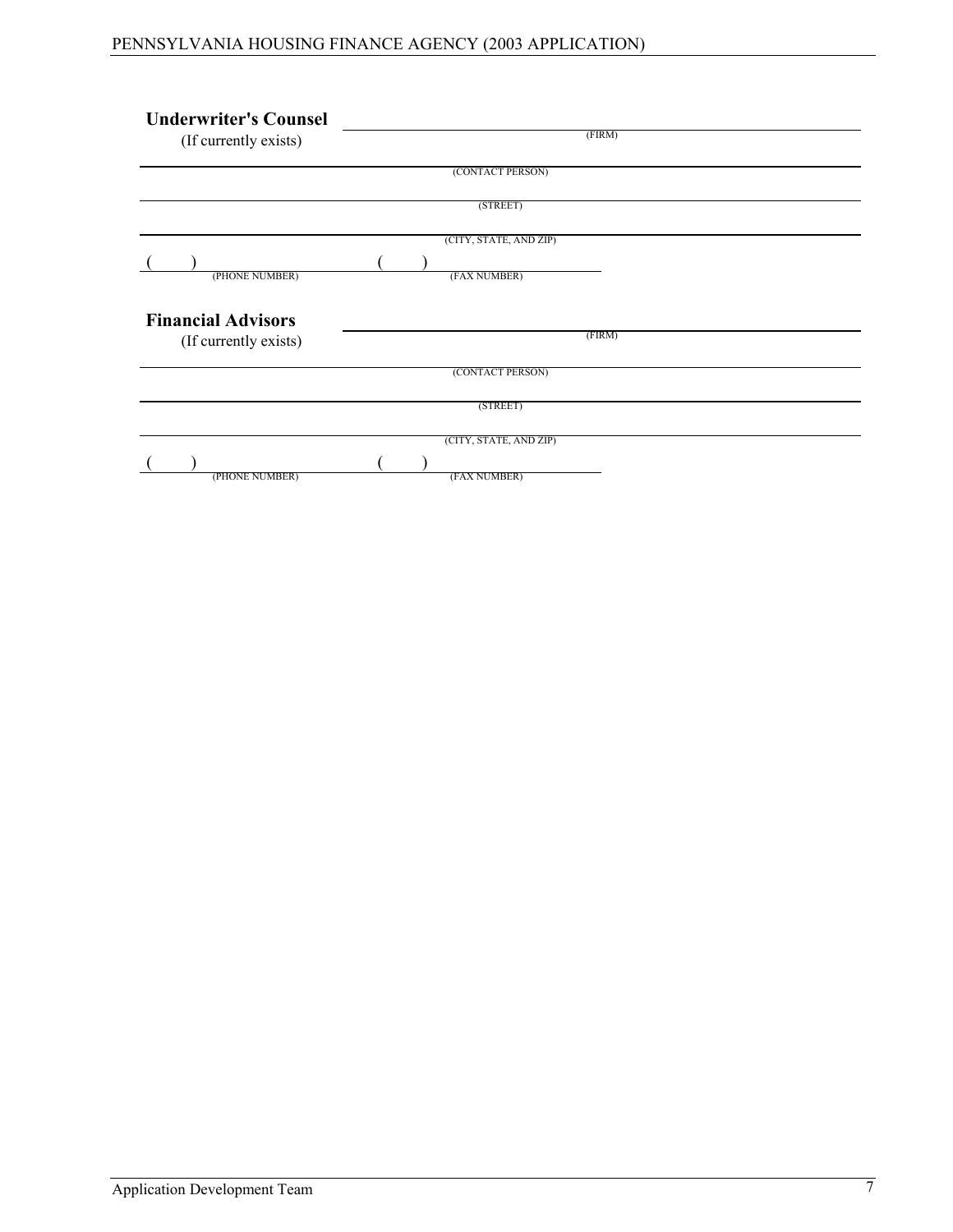#### **E. DEVELOPMENT DESCRIPTION**

#### **General Information Items 1 Through 5.**

| 1. |  |  |  | <b>Type of Proposed Rental Development</b> |
|----|--|--|--|--------------------------------------------|
|----|--|--|--|--------------------------------------------|

| Multifamily |  |
|-------------|--|
|             |  |

- Single Room Occupancy
- Other

#### **2. Physical Characteristics of the Development**

a. Construction Type

| Rehabilitation |
|----------------|
|                |

| Moderate       | Historic        |
|----------------|-----------------|
| $Cv$ batantial | $\Gamma$ onvora |

| Substantial                                                    | Conversion |
|----------------------------------------------------------------|------------|
| Preservation of Existing Federally Assisted/Subsidized Housing |            |
|                                                                |            |

Expiring Subsidies or Substantial Capital Needs

Original Funding

- HUD 202 **HUD** 221(d)(3) **HUD** 232 **HUD** 236 Rural Housing Services 515 Other
	- b. Building Type
		- Townhouse
		- Walkup Apartments
		- Low-Rise (2 or 3 stories with one or more elevators)
		- Mid-Rise (4 to 6 stories with one or more elevators)
		- High-Rise (7 or more stories with one or more elevators) Other
	- c. Is it a Scattered Site development? The Yes No If Yes, are the buildings contiguous? Yes No If not contiguous, and applying for low income housing tax

credits, are all of the units in **each** of the buildings to be rent restricted and restricted to occupancy by qualified low income tenants in accordance with Section 42 of the Code? Yes No

d. Was structure built before January 1, 1978? Yes No If yes, has structure been rehabilitated after January 1, 1978? Yes No Is the structure certified Lead Free? Yes No

#### **3. Occupancy Type** (Check a maximum of two blocks)

| General                                 | <b>Homeless</b>                         |
|-----------------------------------------|-----------------------------------------|
| Elderly, age 55 and older $\frac{1}{1}$ | Elderly, age 62 and older $\frac{1}{1}$ |
| <b>Mentally Disabled</b>                | Seasonal Farm Worker                    |
| <b>Physically Disabled</b>              | Other                                   |
|                                         |                                         |

<span id="page-9-0"></span> $\overline{a}$ <sup>1</sup> "Housing for older persons" as defined by the Fair Housing Act (42 U.S.C. Section 3601-3619)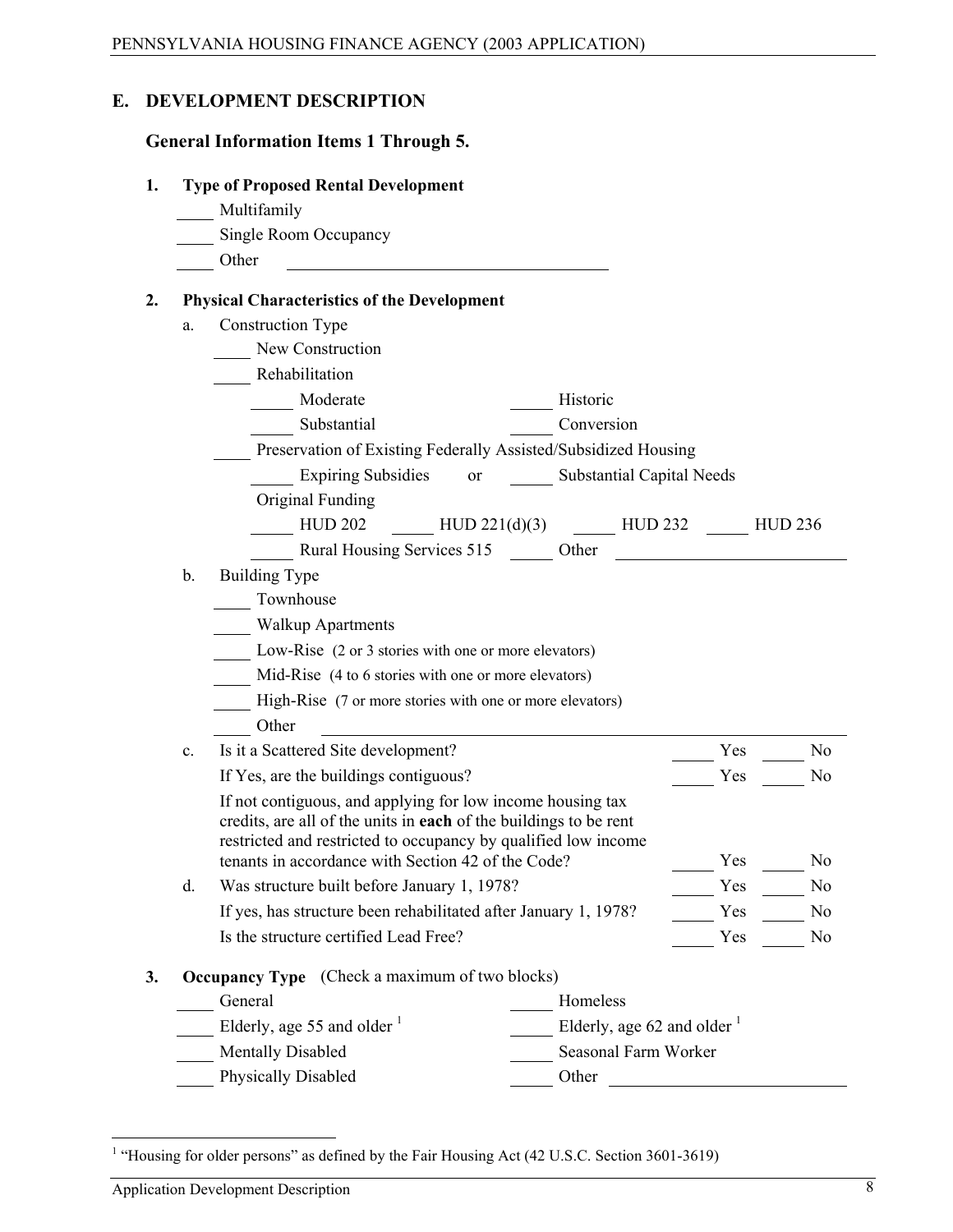|    | <b>Occupancy Status</b>                                                                         | Occupied | Vacant      |     |                |
|----|-------------------------------------------------------------------------------------------------|----------|-------------|-----|----------------|
| a. | If occupied, indicate the number of residential<br>units and/or businesses occupied.            |          | Residential |     | Commercial     |
|    | Will the proposed site activity result in temporary or permanent<br>displacement or relocation? |          |             | Yes | N <sub>0</sub> |
| b. | If vacant, has been occupied within the last 12 months?                                         |          |             | Yes | N <sub>0</sub> |
|    | If Yes, has a decline in occupancy occurred?                                                    |          |             | Yes | N <sub>0</sub> |
|    | If Yes, indicate the reason(s) for the decline.                                                 |          |             |     |                |
|    |                                                                                                 |          |             |     |                |
|    |                                                                                                 |          |             |     |                |

#### **5. Current Rentals** (Only if building is currently occupied.)

|                      |                 |                           | A                          | $\bf{B}$             | $=A+B$                     | $\mathsf C$                              | $=A+B+C$                    |                            |
|----------------------|-----------------|---------------------------|----------------------------|----------------------|----------------------------|------------------------------------------|-----------------------------|----------------------------|
| No. of<br>$\rm\,B/R$ | No. of<br>Units | Average<br>Square<br>Feet | <b>Tenant Paid</b><br>Rent | Utility<br>Allowance | Total<br>Tenant<br>Expense | *Rental Assistance<br>Payment and Source | Total<br>Housing<br>Expense | **Targeted<br>Income Level |
| <b>SRO</b>           |                 |                           |                            |                      |                            |                                          |                             |                            |
|                      |                 |                           |                            |                      |                            |                                          |                             |                            |
| <b>EFF</b>           |                 |                           |                            |                      |                            |                                          |                             |                            |
|                      |                 |                           |                            |                      |                            |                                          |                             |                            |
| 1 BR                 |                 |                           |                            |                      |                            |                                          |                             |                            |
|                      |                 |                           |                            |                      |                            |                                          |                             |                            |
| 2 BR                 |                 |                           |                            |                      |                            |                                          |                             |                            |
|                      |                 |                           |                            |                      |                            |                                          |                             |                            |
| 3 BR                 |                 |                           |                            |                      |                            |                                          |                             |                            |
|                      |                 |                           |                            |                      |                            |                                          |                             |                            |
| 4 BR                 |                 |                           |                            |                      |                            |                                          |                             |                            |
|                      |                 |                           |                            |                      |                            |                                          |                             |                            |
| 5 BR                 |                 |                           |                            |                      |                            |                                          |                             |                            |
|                      |                 |                           |                            |                      |                            |                                          |                             |                            |
|                      |                 |                           |                            |                      |                            |                                          |                             |                            |

Total

\* If applicable, provide the amount and the source of subsidy

- S8FMR Section 8 Fair Market Rent
- PBS8 Project Based Section 8 Certificate
- HV Housing Vouchers • H-Federal HOME Program

• RHS - 515 Rental Assistance

- HP Hope VI
- SA State Assistance
- O Other (Explain)
- \*\* State the percentage of median income to which the rents are targeted.(i.e., 40%, 50%, 60% or MR Market Rate)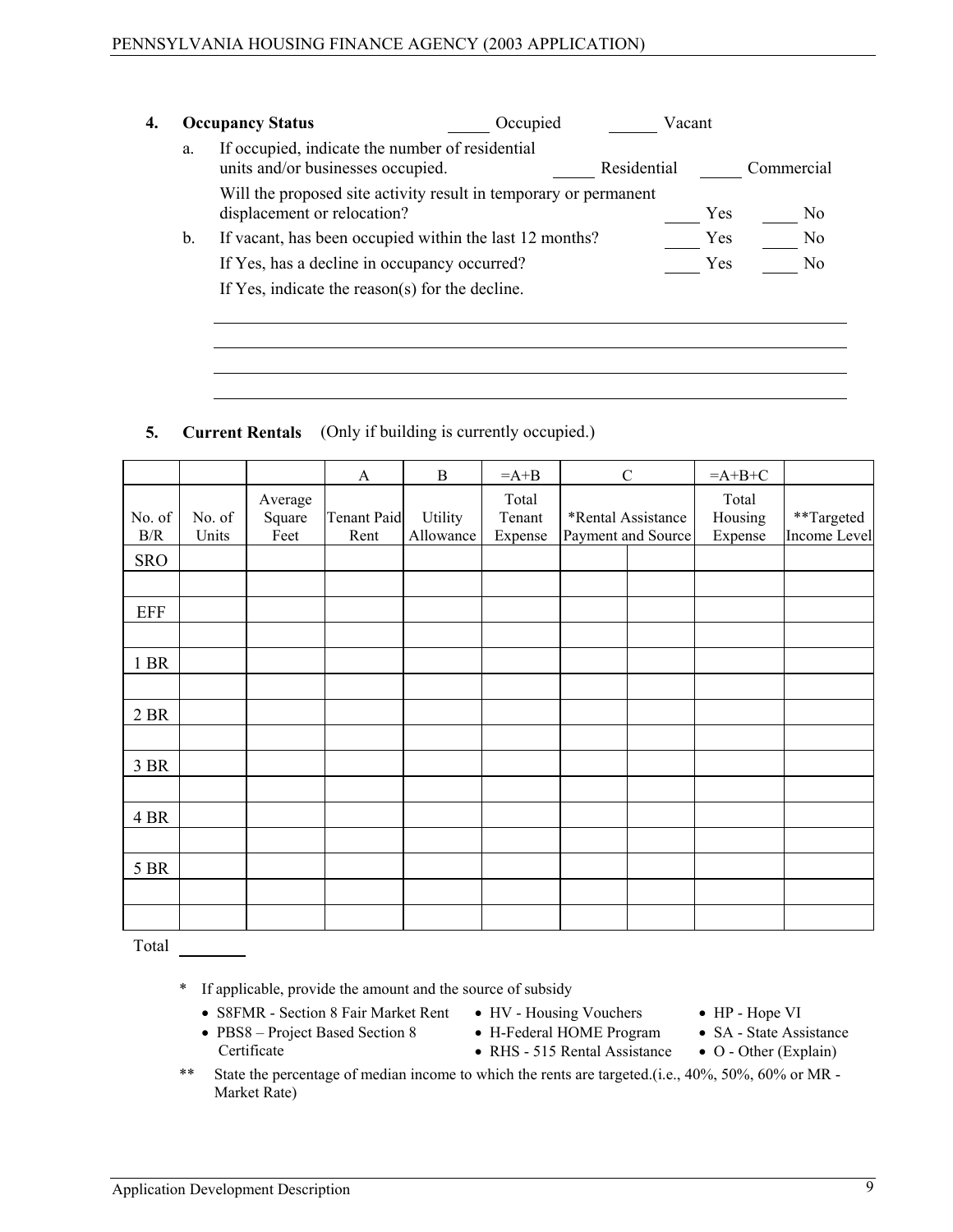# **PennHOMES Nonparticipating Jurisdiction Applicants Complete Item 6.**

#### **6. Acquisition/Relocation**

|    | a.            | Have the parties entered into a contract or agreement for sale. Yes No                                                                                                                                                                 |                                                                                                                                                                                                                                |                |
|----|---------------|----------------------------------------------------------------------------------------------------------------------------------------------------------------------------------------------------------------------------------------|--------------------------------------------------------------------------------------------------------------------------------------------------------------------------------------------------------------------------------|----------------|
|    |               | Reference the PennHOMES Program Guidelines and Acquisition Notice sample formats<br>found in the Exhibits of the Multifamily Housing Application Instructions for requirements<br>and procedures.                                      |                                                                                                                                                                                                                                |                |
|    | $\mathbf b$ . | Is the site in an urban renewal, model cities, or neighborhood<br>strategy area? (Contact local municipality for further information.) Yes No                                                                                          |                                                                                                                                                                                                                                |                |
|    | c.            | <b>Eminent Domain</b>                                                                                                                                                                                                                  |                                                                                                                                                                                                                                |                |
|    |               | Does the buyer have the power of eminent domain?<br>1)                                                                                                                                                                                 | $\frac{1}{\sqrt{1-\frac{1}{c}}}$ Yes $\frac{1}{\sqrt{1-\frac{1}{c}}}$ No                                                                                                                                                       |                |
|    |               | 2)<br>Will the buyer execute the power of eminent domain?                                                                                                                                                                              | Yes                                                                                                                                                                                                                            | N <sub>0</sub> |
|    |               | 3)<br>Is the property part of a plan or designated property area where<br>substantially all property within the area is to be purchased<br>within a specific time frame? (Contact your local municipality<br>for further information.) | $\frac{\ }{\ }$ Yes $\frac{\ }{\ }$ No                                                                                                                                                                                         |                |
|    |               | Is the buyer undertaking the purchase on behalf of an entity<br>4)<br>with the power of eminent domain?                                                                                                                                | Yes No                                                                                                                                                                                                                         |                |
| 7. |               | Tax Credit Applicants Complete Items 7 through 15.<br>Has the development been issued a reservation or allocation of Tax Credits in a previous year?                                                                                   |                                                                                                                                                                                                                                |                |
|    |               | Yes No If yes, what is the Tax Credit development number?                                                                                                                                                                              | TC and the state of the state of the state of the state of the state of the state of the state of the state of the state of the state of the state of the state of the state of the state of the state of the state of the sta |                |
| 8. |               | <b>General Public Units</b>                                                                                                                                                                                                            |                                                                                                                                                                                                                                |                |
|    | a.            | Are all rental residential units available to the general public?                                                                                                                                                                      | Yes                                                                                                                                                                                                                            | N <sub>0</sub> |
|    | $\mathbf b$ . | Buildings having four or less units: Are any of the units to be<br>occupied by the owner or a person related to the owner?                                                                                                             | Yes <u>In the New Yes</u>                                                                                                                                                                                                      | N <sub>0</sub> |
|    |               | If yes, is the building part of a development plan of action<br>sponsored by a state or local government or a qualified nonprofit                                                                                                      |                                                                                                                                                                                                                                |                |
|    |               | organization?                                                                                                                                                                                                                          | Yes                                                                                                                                                                                                                            | N <sub>0</sub> |
| 9. |               | <b>Type of Tax Credit Requested</b>                                                                                                                                                                                                    |                                                                                                                                                                                                                                |                |
|    | a.            | New Construction                                                                                                                                                                                                                       |                                                                                                                                                                                                                                |                |
|    |               | with federal subsidies<br>without federal subsidies                                                                                                                                                                                    |                                                                                                                                                                                                                                |                |
|    | b.            | Rehabilitation                                                                                                                                                                                                                         |                                                                                                                                                                                                                                |                |
|    |               | with federal subsidies<br>without federal subsidies                                                                                                                                                                                    |                                                                                                                                                                                                                                |                |
|    | c.            | Rehabilitation and Acquisition                                                                                                                                                                                                         |                                                                                                                                                                                                                                |                |
|    |               | Units occupied or suitable for occupancy on acquisition date<br>1)                                                                                                                                                                     |                                                                                                                                                                                                                                |                |
|    |               | Units occupied or suitable for occupancy upon completion of the rehabilitation                                                                                                                                                         |                                                                                                                                                                                                                                |                |
|    |               | with federal subsidies<br>without federal subsidies<br>2)                                                                                                                                                                              |                                                                                                                                                                                                                                |                |
|    |               |                                                                                                                                                                                                                                        |                                                                                                                                                                                                                                |                |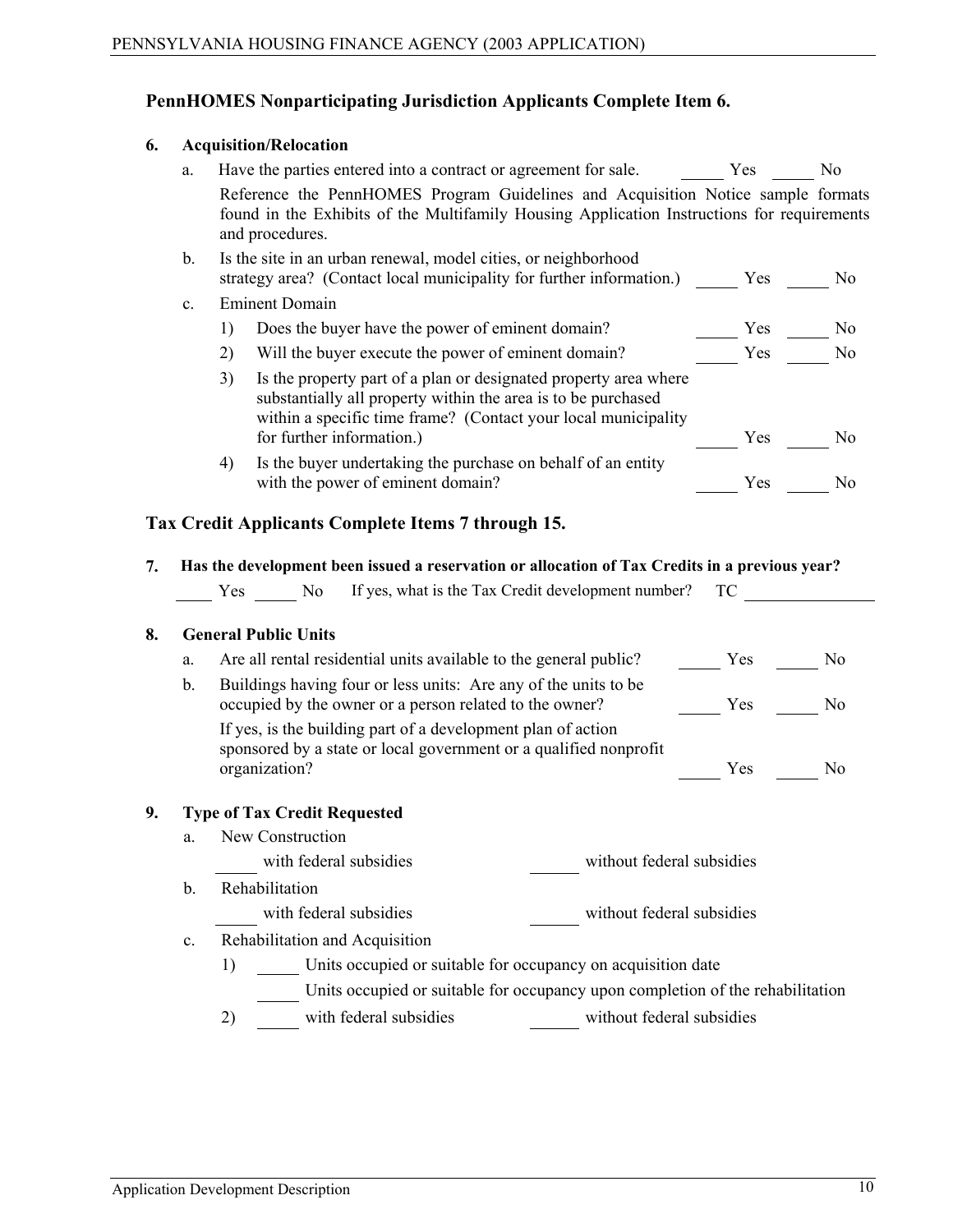#### **10. High Cost Area**

| a. | Are any of the buildings in the development located in a<br>High Cost Area as described in Section 42 of the Code? | Yes | No. |
|----|--------------------------------------------------------------------------------------------------------------------|-----|-----|
|    | b. Census tract number                                                                                             |     |     |

or

Difficult Development Area

If multiple census tracts, list census tract for each building on a separate sheet.

#### **11. Timing For Reservation and Allocation**

New Construction or Rehabilitation Credit Acquisition Credit

- a. Anticipated Placed-In-Service Date
	- or
- b. Actual Placed-In-Service Date

If multiple buildings, you must provide above information for each building.

#### **12. Gross Rent Floor Election**

If this line is checked, owner has determined that the gross rent floor as set forth in Section 42  $(g)(2)(B)$  will take effect on the date the building is placed-in-service.

or

If this line is checked, the gross rent floor as set forth in Section  $42(g)(2)(B)$  will take effect on the date the Agency and owner execute the Carryover Allocation Agreement.

#### **13. Election of Minimum Set-aside Requirement**

The owner must irrevocably elect, with regard to the low income units, one of the Minimum Set-Aside Requirements described below. (Check one):

At least 20% of the residential rental units (or of the total square footage of the residential space) in this development are rent-restricted and to be occupied by individuals whose income is 50% or less of area median gross income.

or

At least 40% of the residential rental units (or of the total square footage of the residential space) in this development are rent-restricted and to be occupied by individuals whose income is 60% or less of area median gross income.

**PLEASE NOTE**: By electing 20% at 50% of area median gross income, you have elected that **ALL** low income units will be occupied by tenants whose income will not exceed 50% of area median gross income.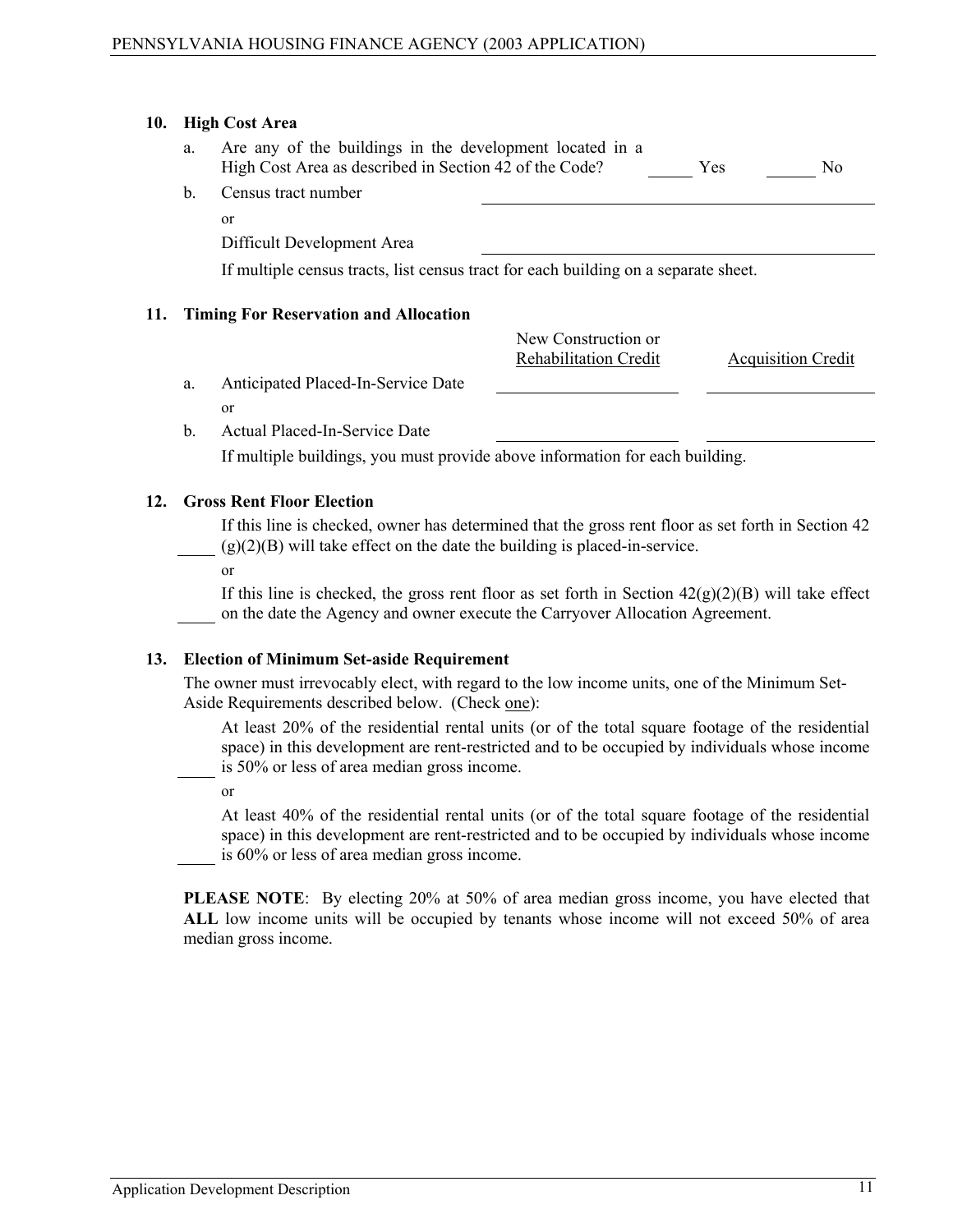- **14. The following information must be provided for each building in the development for which you are applying for acquisition Tax Credits. Use a separate sheet for multiple buildings.**
	- a. Building Address(es)

|     | $\mathbf b$ .  | Current owner                                                                                                                    |     |                |
|-----|----------------|----------------------------------------------------------------------------------------------------------------------------------|-----|----------------|
|     | $\mathbf{c}$ . | Type of site control                                                                                                             |     |                |
|     | $d$ .          | Date of the most recent sale or transfer of the building                                                                         |     |                |
|     | e.             | Was rehabilitation work greater than 25% of the building's<br>adjusted basis performed by the previous owner?                    | Yes | N <sub>0</sub> |
| f.  |                | Was the building occupied at any time during the last ten years?                                                                 | Yes | No             |
|     | g.             | Was the building occupied or suitable for occupancy at the time of<br>purchase?                                                  | Yes | N <sub>0</sub> |
|     | h.             | If single family residence, was the building used by the previous<br>owners as their principal residence for the past ten years? | Yes | No             |
| 15. |                | <b>Chief Executive Officer of Local Jurisdiction</b>                                                                             |     |                |
|     | Name           |                                                                                                                                  |     |                |
|     | Title          |                                                                                                                                  |     |                |
|     |                | Address                                                                                                                          |     |                |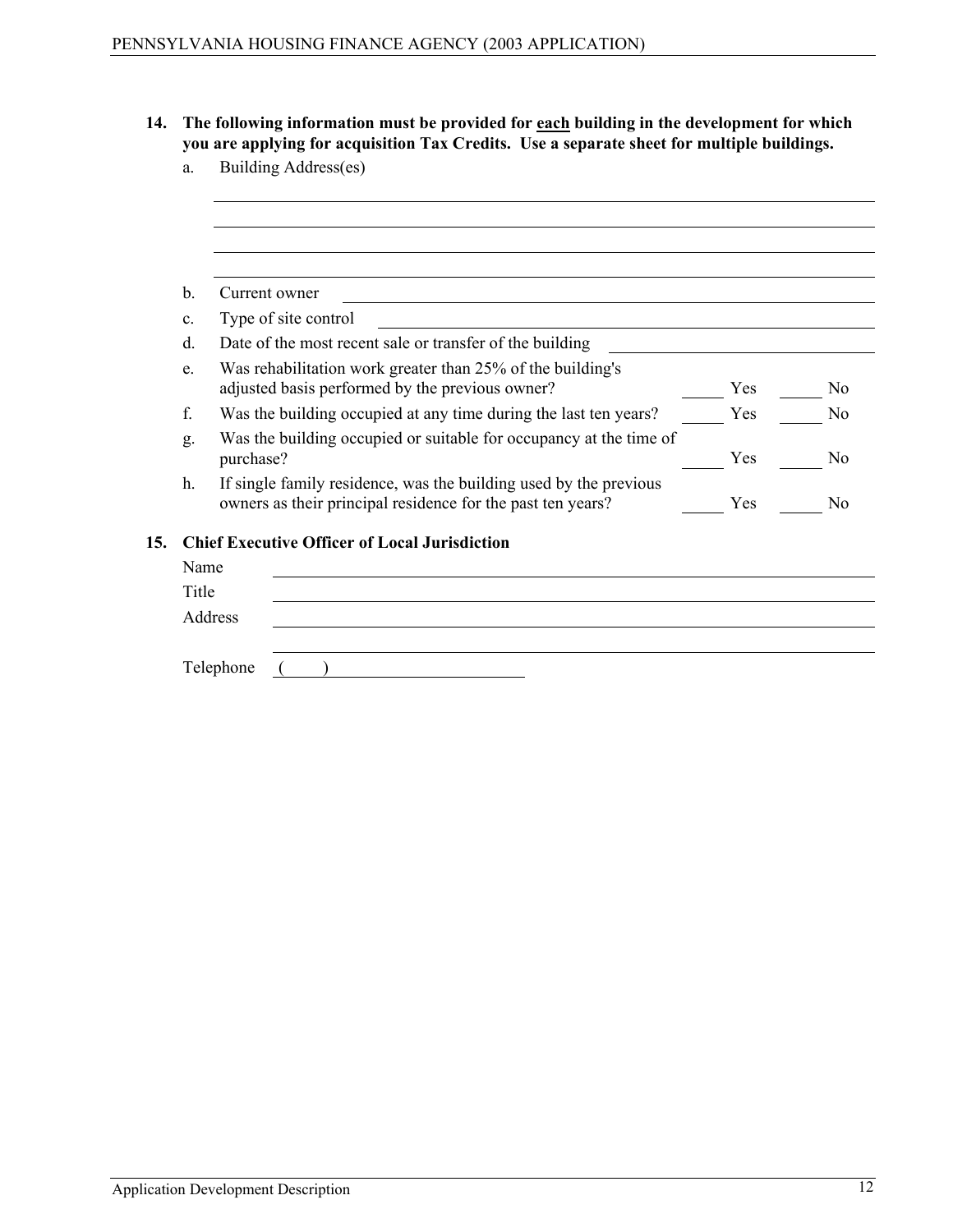# **F. SITE INFORMATION**

|    | North                                                                                                                                                                                            | What are the immediately adjacent land uses?                                                                                                                                                                                   |                                                                                                                      |                    |                                                                                                                                                                                                                                                                    |                                                                      |
|----|--------------------------------------------------------------------------------------------------------------------------------------------------------------------------------------------------|--------------------------------------------------------------------------------------------------------------------------------------------------------------------------------------------------------------------------------|----------------------------------------------------------------------------------------------------------------------|--------------------|--------------------------------------------------------------------------------------------------------------------------------------------------------------------------------------------------------------------------------------------------------------------|----------------------------------------------------------------------|
|    | South                                                                                                                                                                                            |                                                                                                                                                                                                                                |                                                                                                                      |                    |                                                                                                                                                                                                                                                                    |                                                                      |
|    | East<br>West                                                                                                                                                                                     | <u> 1989 - Johann Stoff, amerikansk politiker (d. 1989)</u>                                                                                                                                                                    |                                                                                                                      |                    |                                                                                                                                                                                                                                                                    |                                                                      |
|    | Do any environmental hazards exist in or on the property or in the<br>vicinity of the property?                                                                                                  |                                                                                                                                                                                                                                |                                                                                                                      |                    | Yes                                                                                                                                                                                                                                                                | N <sub>0</sub>                                                       |
|    | If yes, please check below as applicable and provide a brief explanation.                                                                                                                        |                                                                                                                                                                                                                                |                                                                                                                      |                    |                                                                                                                                                                                                                                                                    |                                                                      |
|    | <b>Hazardous Wastes</b>                                                                                                                                                                          |                                                                                                                                                                                                                                | <b>Asbestos Containing Materials</b>                                                                                 |                    |                                                                                                                                                                                                                                                                    |                                                                      |
|    | <b>Toxic Substances</b>                                                                                                                                                                          |                                                                                                                                                                                                                                | Lead-Based Paint                                                                                                     |                    |                                                                                                                                                                                                                                                                    |                                                                      |
|    | Flammable gas or liquid storage tanks Former Industrial Use                                                                                                                                      |                                                                                                                                                                                                                                |                                                                                                                      |                    |                                                                                                                                                                                                                                                                    |                                                                      |
|    |                                                                                                                                                                                                  | Located in an airport runway clear Other Chern Chemical Contract of the Chemical Chemical Chemical Chemical Chemical Chemical Chemical Chemical Chemical Chemical Chemical Chemical Chemical Chemical Chemical Chemical Chemic |                                                                                                                      |                    |                                                                                                                                                                                                                                                                    |                                                                      |
|    | zone (within 5 miles of a private,<br>public or military airport)                                                                                                                                |                                                                                                                                                                                                                                |                                                                                                                      |                    |                                                                                                                                                                                                                                                                    |                                                                      |
|    | If an environmental audit and/or federal Environmental Review Record was/were completed to                                                                                                       |                                                                                                                                                                                                                                |                                                                                                                      |                    |                                                                                                                                                                                                                                                                    |                                                                      |
|    | date, send a copy with this application.<br><b>Unusual Site Features</b><br>fill<br>rock formations contracts contained a unstable soil<br>drainage ways ________ sink holes<br>high water table | $\frac{1}{2}$ mining<br>on-site stream                                                                                                                                                                                         | $\frac{1}{2}$ excessive grade ( $\frac{1}{2}$ )%                                                                     | high tension wires | railroad tracks (within 100 yds.)<br>other and the contract of the contract of the contract of the contract of the contract of the contract of the contract of the contract of the contract of the contract of the contract of the contract of the contract of the |                                                                      |
|    | <b>Flood Hazard Determination:</b>                                                                                                                                                               |                                                                                                                                                                                                                                |                                                                                                                      |                    |                                                                                                                                                                                                                                                                    |                                                                      |
| a. |                                                                                                                                                                                                  | The proposed site is located in the 100 year flood plain.                                                                                                                                                                      |                                                                                                                      |                    | Yes                                                                                                                                                                                                                                                                | No                                                                   |
| b. |                                                                                                                                                                                                  | The proposed site has been inundated during a flood or high water,<br>either wholly or partially in the last 50 years.                                                                                                         |                                                                                                                      |                    | Yes                                                                                                                                                                                                                                                                |                                                                      |
| c. | properties.                                                                                                                                                                                      | The proposed site is subject to water run-off from adjoining                                                                                                                                                                   |                                                                                                                      |                    | Yes                                                                                                                                                                                                                                                                |                                                                      |
|    | Zoning                                                                                                                                                                                           |                                                                                                                                                                                                                                |                                                                                                                      |                    |                                                                                                                                                                                                                                                                    |                                                                      |
| a. | Present zoning classification                                                                                                                                                                    |                                                                                                                                                                                                                                |                                                                                                                      |                    |                                                                                                                                                                                                                                                                    |                                                                      |
|    |                                                                                                                                                                                                  |                                                                                                                                                                                                                                | <u> 1989 - Jan Stein Stein Stein Stein Stein Stein Stein Stein Stein Stein Stein Stein Stein Stein Stein Stein S</u> |                    |                                                                                                                                                                                                                                                                    |                                                                      |
| b. |                                                                                                                                                                                                  | Is the site properly zoned for the multifamily development?                                                                                                                                                                    |                                                                                                                      |                    | Yes                                                                                                                                                                                                                                                                | N <sub>0</sub>                                                       |
|    | Is a zoning variance or exception required?                                                                                                                                                      | If no, is the site currently in the process of rezoning?                                                                                                                                                                       |                                                                                                                      |                    | Yes<br>Yes                                                                                                                                                                                                                                                         | N <sub>0</sub><br>N <sub>0</sub><br>N <sub>0</sub><br>N <sub>0</sub> |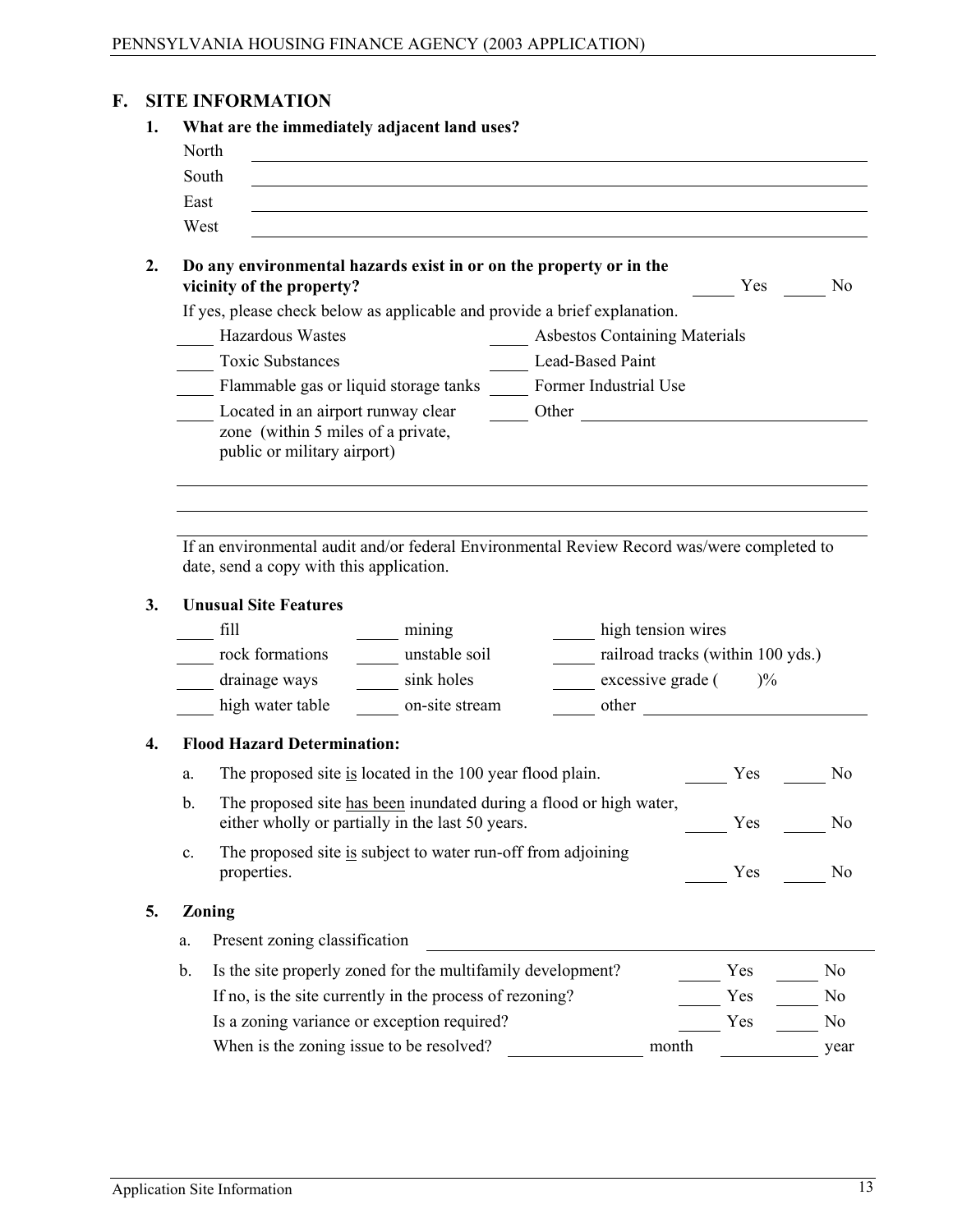| 6. |                | <b>Subdivision/Land-Use Approval:</b>                                                                                                                           |        |                    |                |
|----|----------------|-----------------------------------------------------------------------------------------------------------------------------------------------------------------|--------|--------------------|----------------|
|    |                | Is subdivision necessary for the development?                                                                                                                   |        |                    | N <sub>0</sub> |
|    |                | If yes, when is subdivision to be completed?                                                                                                                    | month  | year               |                |
| 7. |                | (Attach any necessary supporting documentation thereto.)<br><b>Target Areas:</b>                                                                                |        |                    |                |
|    |                | Is the site located in:                                                                                                                                         |        |                    |                |
|    | a.             | A Distressed Area                                                                                                                                               | Yes    | No.                |                |
|    | b.             | An Empowerment Zone                                                                                                                                             | Yes    | N <sub>o</sub>     |                |
|    | $\mathbf{c}$ . | An Enterprise Community                                                                                                                                         | Yes No |                    |                |
|    | d.             | A Heritage Park                                                                                                                                                 | Yes    | $\frac{\ }{\ }$ No |                |
|    | e.             | <b>Keystone Opportunity Zone</b><br>Yes                                                                                                                         |        | N <sub>0</sub>     |                |
| 8. |                | <b>Historical Significance:</b>                                                                                                                                 |        |                    |                |
|    | a.             | Is the site located within an area that may have historical or<br>archeological value?                                                                          |        | Yes                | N <sub>0</sub> |
|    | $\mathbf b$ .  | Are there any buildings to be rehabilitated or demolished that are 50<br>or more years old?                                                                     |        | Yes                | No             |
|    |                | If yes to question a. or b., provide evidence that the State Historic Preservation Office (SHPO)<br>has been consulted regarding approval of the proposed work. |        |                    |                |
|    | C <sub>1</sub> | Is the demolition of any building(s) planned?                                                                                                                   |        | Yes No             |                |
|    |                | If yes, describe.                                                                                                                                               |        |                    |                |
|    |                |                                                                                                                                                                 |        |                    |                |
|    | $d_{\cdot}$    | Do the buildings qualify for the historic tax credit?                                                                                                           |        | Yes                | N <sub>o</sub> |
|    |                | If yes, list all building addresses that qualify.                                                                                                               |        |                    |                |
|    |                |                                                                                                                                                                 |        |                    |                |
|    |                |                                                                                                                                                                 |        |                    |                |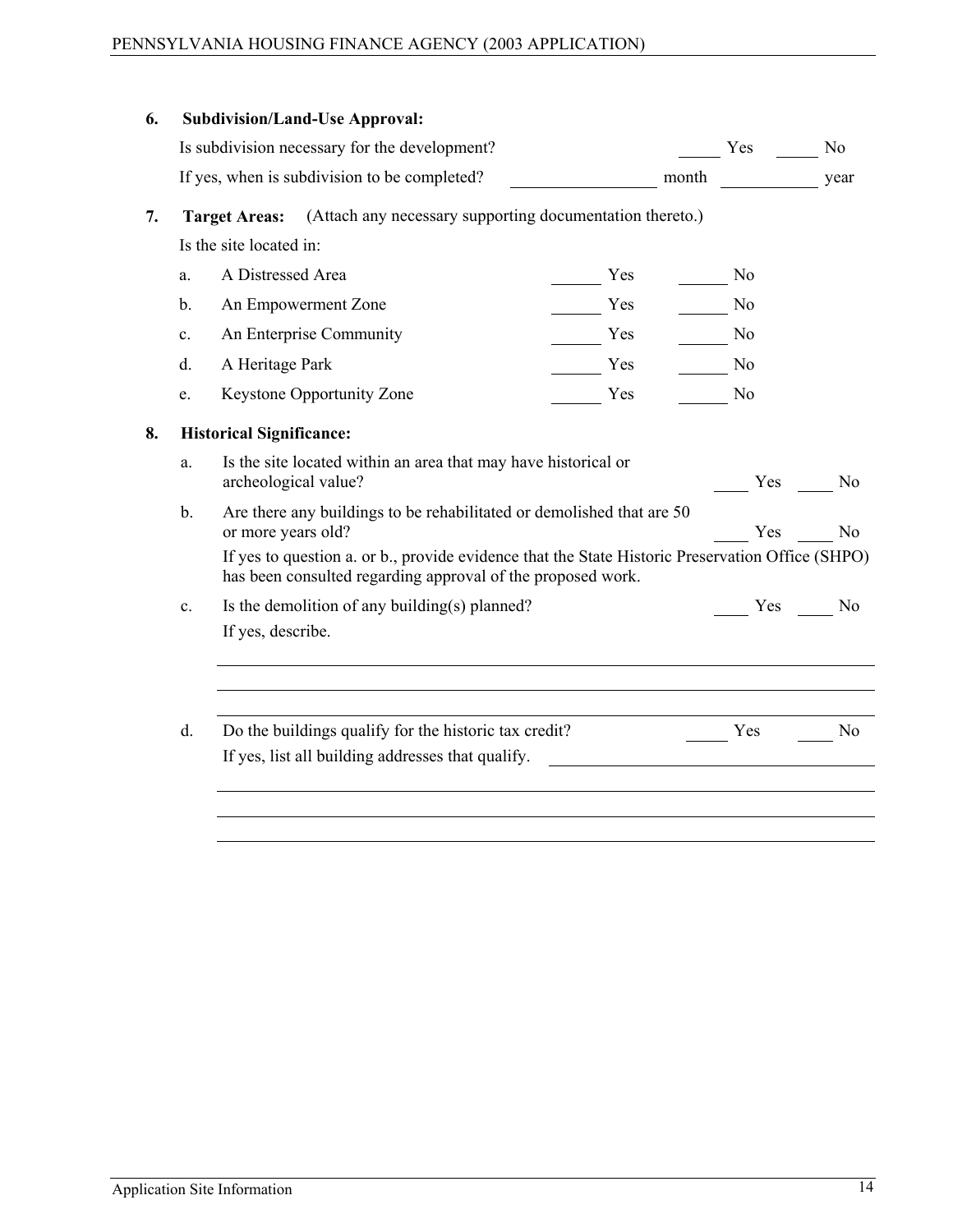### **G. DEVELOPMENT SPECIFICATIONS**

|            | 0      |            |                    |              |         |                    |             |              |
|------------|--------|------------|--------------------|--------------|---------|--------------------|-------------|--------------|
|            |        |            | $\mathbf{A}$       | $\, {\bf B}$ | $=A+B$  | $\mathcal{C}$      | $=A+B+C$    |              |
|            |        | Average    |                    | Utility      | Total   | Rental Assistance  | Total       | Targeted     |
| No. of     | No. of | Square     | <b>Tenant Paid</b> | Allowance    | Tenant  | Payment and Source | Housing     | Income Level |
| $\rm\,B/R$ | Units  | Feet $(1)$ | Rent               | (2)          | Expense | (3)                | Expense (4) | (5)          |
| <b>SRO</b> |        |            |                    |              |         |                    |             |              |
|            |        |            |                    |              |         |                    |             |              |
| <b>EFF</b> |        |            |                    |              |         |                    |             |              |
|            |        |            |                    |              |         |                    |             |              |
| 1 BR       |        |            |                    |              |         |                    |             |              |
|            |        |            |                    |              |         |                    |             |              |
| 2 BR       |        |            |                    |              |         |                    |             |              |
|            |        |            |                    |              |         |                    |             |              |
| 3 BR       |        |            |                    |              |         |                    |             |              |
|            |        |            |                    |              |         |                    |             |              |
| 4 BR       |        |            |                    |              |         |                    |             |              |
|            |        |            |                    |              |         |                    |             |              |
| 5 BR       |        |            |                    |              |         |                    |             |              |
|            |        |            |                    |              |         |                    |             |              |
|            |        |            |                    |              |         |                    |             |              |
|            |        |            |                    |              |         |                    |             |              |
| Total      |        |            |                    |              |         |                    |             |              |

#### **1. Unit Configuration & Rental Income Projections**

- (1) If applying for Agency financing, see the Submission Guide for Architects for acceptable unit sizes.
- (2) See the Multifamily Housing Application Instructions for appropriate utility allowance.

#### (3) If applicable, provide the amount and the source of subsidy

• S8FMR - Section 8 Fair Market Rent

• PBS8 – Project Based Section 8

- HV Housing Vouchers • H-Federal HOME Program
- HP Hope VI
- SA State Assistance
- RHS 515 Rental Assistance O Other (Explain)
- (4) If applying for Agency financing, this amount must not exceed the total housing expense found in the Income/Rent Limits in the Appendix of the Multifamily Housing Program Guidelines.
- (5) State the percentage of median income to which the units are targeted (i.e., 40%, 50%, 60% or MR Market Rate).

#### **2. Number of buildings**

Certificate

- **3. Number of stories**
- **4. Number of elevators**
- **5. Total number low income units** (including Manager's Unit)
- **6. Total number of market rate units**
- **7. Manager's unit**
- **8. Number of wheelchair accessible units**
- **9. Number of hearing/vision impaired units**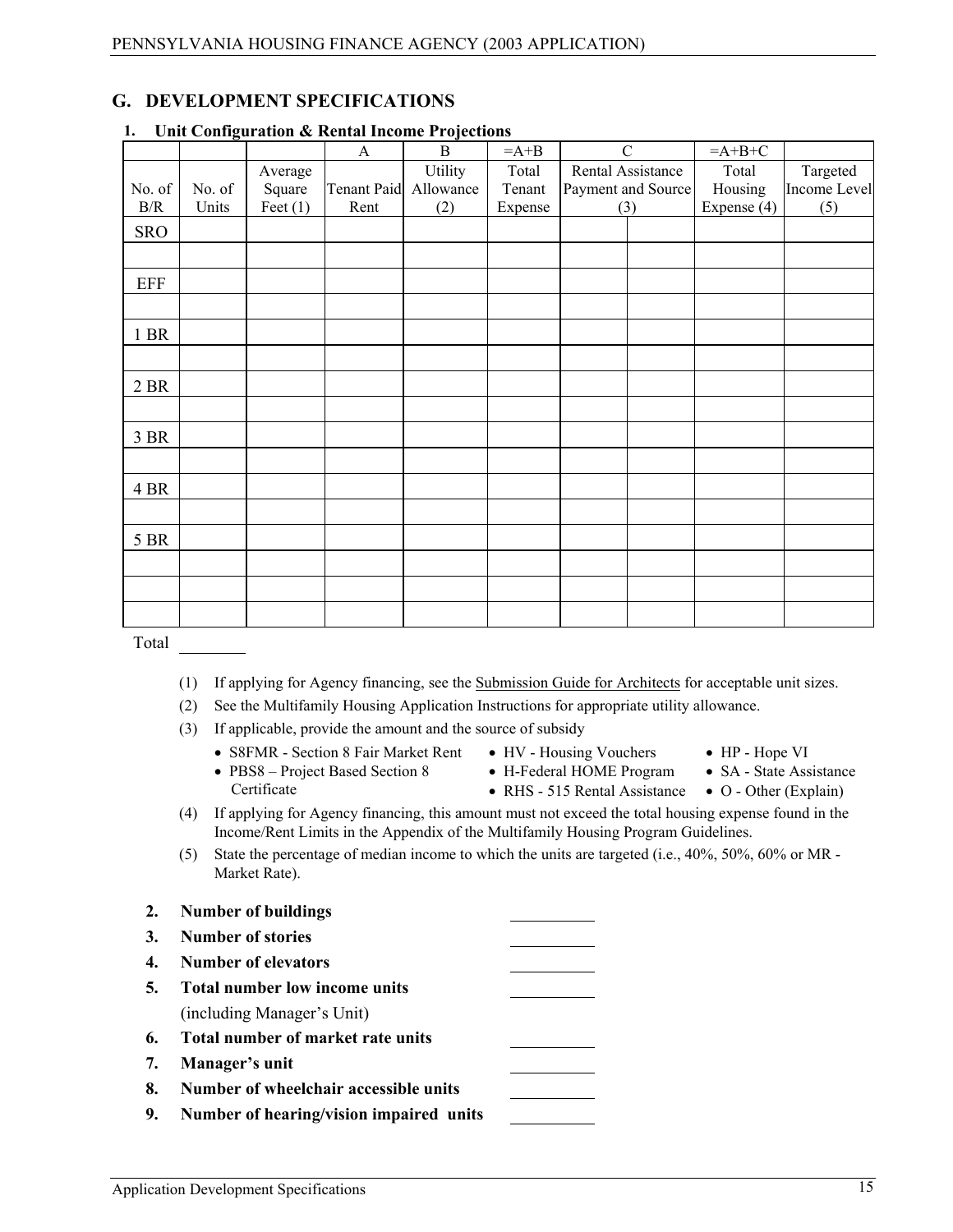#### **10. Utilities available at the site**

|          | Provider | <b>Tap-in Distance</b> |
|----------|----------|------------------------|
| Water    |          |                        |
| Sewer    |          |                        |
| Gas      |          |                        |
| Electric |          |                        |

#### **11. Tenant Paid Utilities**

Complete in detail the source of the following utility services and whether the utility service expense will be paid by the development or the tenant. The information provided for tenant paid utilities must agree with the utility allowance information submitted under Tab #35.

|                           | Type of Service    |       | To Be Paid By |          | Allowance per Unit Size |   |   |   |
|---------------------------|--------------------|-------|---------------|----------|-------------------------|---|---|---|
| Utility                   | (gas, elec., etc.) |       | Owner/Tenant  | $\theta$ | 2                       | 3 | 4 | 5 |
| Heat                      |                    |       |               |          |                         |   |   |   |
| Hot Water                 |                    |       |               |          |                         |   |   |   |
| Cooking                   |                    |       |               |          |                         |   |   |   |
| Lights in Unit            |                    |       |               |          |                         |   |   |   |
| Lights in<br>Public space |                    |       |               |          |                         |   |   |   |
| Air<br>Conditioning       |                    |       |               |          |                         |   |   |   |
| Water                     |                    |       |               |          |                         |   |   |   |
| Sewer                     |                    |       |               |          |                         |   |   |   |
|                           |                    |       |               |          |                         |   |   |   |
|                           |                    |       |               |          |                         |   |   |   |
|                           |                    | Total |               |          |                         |   |   |   |

#### **12. Building Description**

|                          | Existing | Proposed |
|--------------------------|----------|----------|
| <b>Structural System</b> |          |          |
| <b>Exterior Finish</b>   |          |          |
| Type of Heating System   |          |          |
| Type of A/C System       |          |          |
| Number of Elevators      |          |          |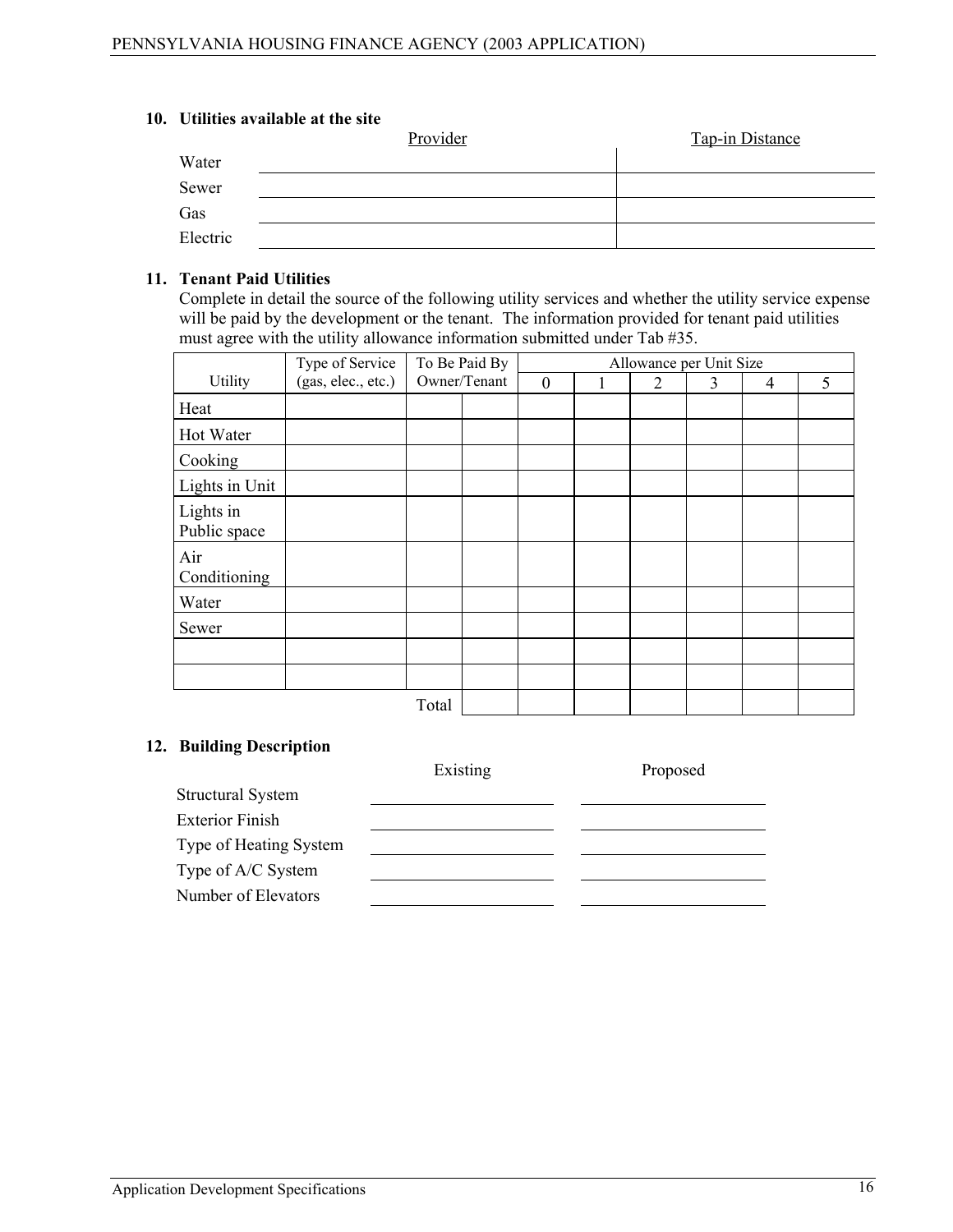#### **13. Equipment to be provided in each unit\***

|                                      | Yes | No |                                                                                              |
|--------------------------------------|-----|----|----------------------------------------------------------------------------------------------|
| Range                                |     |    | <b>Laundry Facilities</b><br>Yes<br>No                                                       |
| Refrigerator                         |     |    | Common Area                                                                                  |
| Kitchen Exhaust Fan                  |     |    | In Each Unit                                                                                 |
| Bathroom Exhaust Fan                 |     |    | Hookups                                                                                      |
| Disposal                             |     |    | Other (describe)                                                                             |
| Drapes/Blinds                        |     |    |                                                                                              |
| Dishwasher                           |     |    |                                                                                              |
| Carpet                               |     |    |                                                                                              |
| <b>Emergency Notification System</b> |     |    |                                                                                              |
| Digital Accessibility                |     |    |                                                                                              |
|                                      |     |    | * PennHOMES Applicants should refer to the Submission Guide for Architects for requirements. |

**14. List common area facilities and amenities planned for the development. Continue on a separate attachment if necessary.**

 $\mathbf{r}$ 

| 15. Development size per square footage - include all buildings                                                                                         |
|---------------------------------------------------------------------------------------------------------------------------------------------------------|
| Gross building area (include basements only if improved)                                                                                                |
| Gross commercial and all commercial related areas                                                                                                       |
| Gross residential and residential related areas<br>(Including community space solely used by residents)                                                 |
| Gross low income residential areas<br>(Including community space solely used by residents)                                                              |
| Net community space areas<br>(include community room, common laundry or any<br>space tenants can gather. Hallways or stairwells may not be<br>included) |
| 16. Total land area                                                                                                                                     |
| 17. Parking                                                                                                                                             |
| Number of garage spaces<br>Number of carport spaces                                                                                                     |
| Number of open lot spaces                                                                                                                               |
| Total number of on-site spaces                                                                                                                          |
| Total number of off-site spaces                                                                                                                         |
| <b>Total number of spaces</b>                                                                                                                           |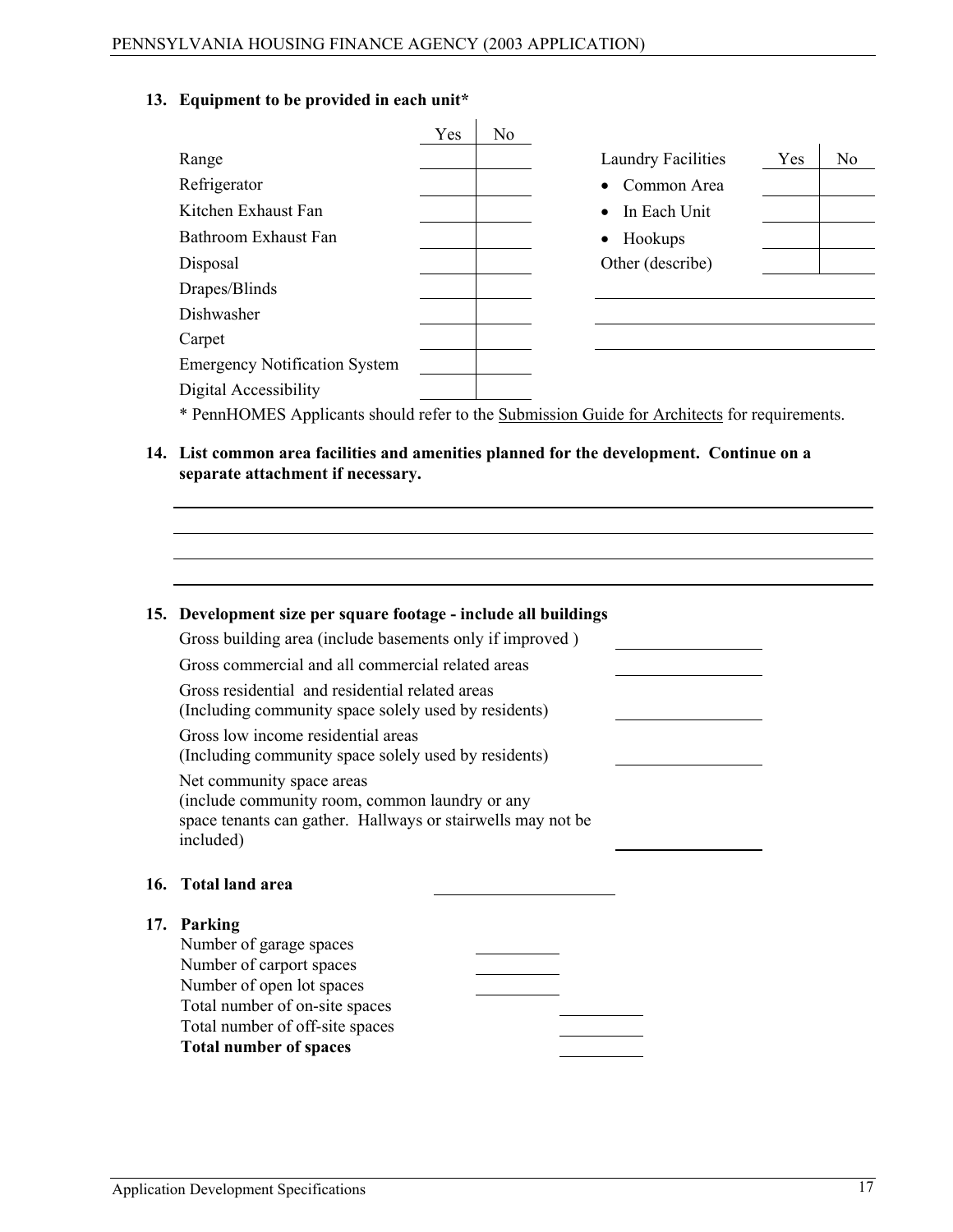# **H. DEVELOPMENT BUDGET**

|                |                                             | 1                   | $\mathbf{2}$                         | $\mathbf{3}$                         |
|----------------|---------------------------------------------|---------------------|--------------------------------------|--------------------------------------|
|                |                                             |                     |                                      |                                      |
|                |                                             | <b>Actual Costs</b> | <b>Basis for 4%</b><br><b>Credit</b> | <b>Basis for 9%</b><br><b>Credit</b> |
|                |                                             |                     |                                      |                                      |
| A.             | <b>CONSTRUCTION COSTS</b>                   |                     |                                      |                                      |
|                | (from Statement of Probable Const. Costs)   |                     |                                      |                                      |
|                | 1. General Requirements (Div. 1)            | \$                  | \$                                   | \$                                   |
|                | 2. Building Demolition<br>-SI               |                     |                                      |                                      |
| 3.             | <b>Selective Demolition</b>                 |                     |                                      |                                      |
| 4.             | Site Work                                   |                     |                                      |                                      |
| 5.             | Offsite Improvements                        |                     |                                      |                                      |
| 6.             | Subtotal Site Work (Div. 2)                 |                     |                                      |                                      |
|                |                                             |                     |                                      |                                      |
| 7.             | Structure (Div. 3 to 16)                    |                     |                                      |                                      |
| 8.             | <b>Subtotal</b>                             | $\mathbb{S}$        | $\mathbb{S}$                         | $\mathbf S$                          |
|                | 9. Builder's Overhead                       |                     |                                      |                                      |
|                | 10. Builder's Profit                        |                     |                                      |                                      |
|                | 11. Bond Premium                            |                     |                                      |                                      |
|                | 12. Construction Contingency                |                     |                                      |                                      |
|                | 13. Other                                   |                     |                                      |                                      |
| 14.            | <b>Total</b>                                | $\mathbb{S}$        | $\mathbb S$                          | \$                                   |
|                |                                             |                     |                                      |                                      |
| <b>B.</b>      | <b>FEES</b>                                 |                     |                                      |                                      |
|                | 1. Architect Fee-Design                     |                     |                                      |                                      |
|                | $%$ of \$                                   |                     |                                      |                                      |
|                | 2. Architect Fee-Admin                      |                     |                                      |                                      |
|                | $\%$ of \$                                  |                     |                                      |                                      |
|                | 3. Legal                                    |                     |                                      |                                      |
|                | 4. Engineering                              |                     |                                      |                                      |
| 5.             | Survey                                      |                     |                                      |                                      |
| 6.             | Soils/Structural Report                     |                     |                                      |                                      |
|                | 7. Environmental Audit                      |                     |                                      |                                      |
|                | 8. Property Appraisal                       |                     |                                      |                                      |
|                | 9. Market Study                             |                     |                                      |                                      |
|                | 10. Credit Report                           |                     |                                      |                                      |
|                | 11. Cost Certification                      |                     |                                      |                                      |
|                |                                             |                     |                                      |                                      |
|                | 12. Other                                   |                     |                                      |                                      |
| 13.            | <b>Total</b>                                | $\mathbb{S}$        | \$                                   | \$                                   |
| $\mathbf{C}$ . | <b>MISC. DEVELOPMENT CHARGES</b>            |                     |                                      |                                      |
|                | 1. Multifamily Housing Application Fee      |                     |                                      |                                      |
|                | 2. Loan Program Closing Fee                 |                     |                                      |                                      |
|                | 3. Tax Credit Reservation & Allocation Fees |                     |                                      |                                      |
|                |                                             |                     |                                      |                                      |
| 4.             | Furnishings (Common Area)                   |                     |                                      |                                      |
|                | 5. Rent-up Expenses                         |                     |                                      |                                      |
|                | 6. Relocation                               |                     |                                      |                                      |
|                | 7. Utility Tap in, Hook-up & Municipal Fees |                     |                                      |                                      |
|                | 8. Other                                    |                     |                                      |                                      |
| 9.             | <b>Total</b>                                | \$                  | \$                                   | \$                                   |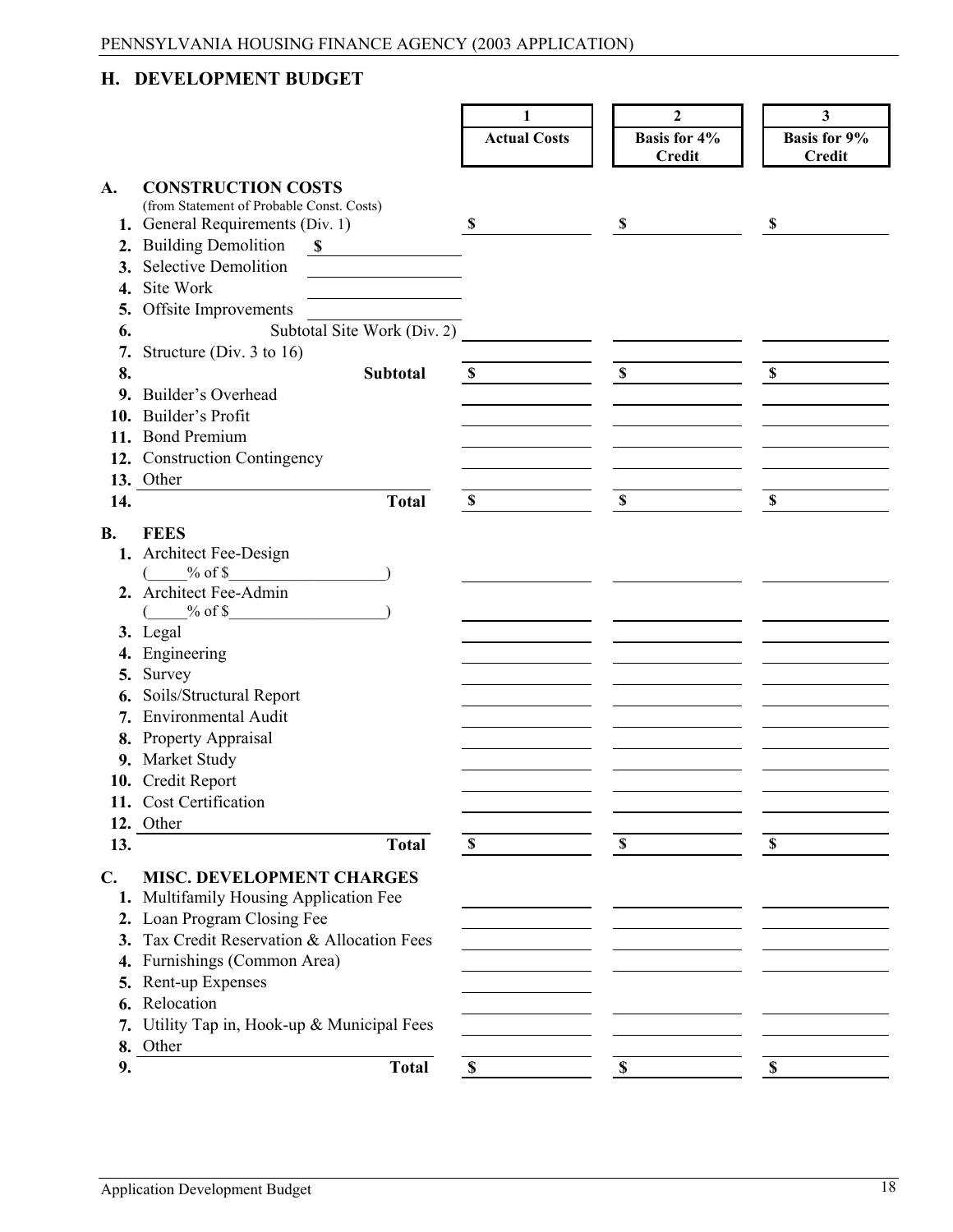|     |                                             |             | 1                   |                           | 2                   |   | 3                         |
|-----|---------------------------------------------|-------------|---------------------|---------------------------|---------------------|---|---------------------------|
|     |                                             |             | <b>Actual Costs</b> |                           | <b>Basis for 4%</b> |   | <b>Basis for 9%</b>       |
|     |                                             |             |                     |                           | <b>Credit</b>       |   | <b>Credit</b>             |
|     |                                             |             |                     |                           |                     |   |                           |
| D.  | <b>CONSTRUCTION &amp; FINANCING</b>         |             |                     |                           |                     |   |                           |
|     | <b>CHARGES</b>                              |             |                     |                           |                     |   |                           |
|     | 1. Construction Loan Interest               | \$          |                     | -S                        |                     |   | S                         |
|     | 2. Construction period months               |             |                     |                           |                     |   |                           |
| 3.  | Construction Loan Origination Fee           |             |                     |                           |                     |   |                           |
| 4.  | <b>Construction Loan Credit Enhancement</b> |             |                     |                           |                     |   |                           |
| 5.  | <b>Construction Loan Application Fee</b>    |             |                     |                           |                     |   |                           |
| 6.  | <b>Taxes During Construction</b>            |             |                     |                           |                     |   |                           |
|     | 7. Insurance During Construction            |             |                     |                           |                     |   |                           |
| 8.  | Title and Recording                         |             |                     |                           |                     |   |                           |
|     |                                             |             |                     |                           |                     |   |                           |
|     | 9. Other                                    |             |                     |                           |                     |   |                           |
| 10. | <b>Total</b>                                | $\mathbf S$ |                     | $\boldsymbol{\mathsf{S}}$ |                     |   | $\boldsymbol{\mathsf{S}}$ |
| Е.  | PERMANENT FINANCING                         |             |                     |                           |                     |   |                           |
|     |                                             |             |                     |                           |                     |   |                           |
|     | 1. Permanent Loan Origination Fee           |             |                     |                           |                     |   |                           |
|     | 2. Permanent Loan Credit Enhancement        |             |                     |                           |                     |   |                           |
|     | 3. Cost of Issuance/Underwriters Discount   |             |                     |                           |                     |   |                           |
|     | 4. Other                                    |             |                     |                           |                     |   |                           |
| 5.  | <b>Total</b>                                | $\mathbf S$ |                     |                           |                     |   |                           |
|     |                                             |             |                     |                           |                     |   |                           |
| F.  | <b>LAND &amp; BUILDING PURCHASE</b>         |             |                     |                           |                     |   |                           |
|     | 1. Acquisition of Land                      |             |                     |                           |                     |   |                           |
|     | 2. Acquisition of Existing Structures       |             |                     |                           |                     |   |                           |
|     | 3. Acquisition Legal Fees                   |             |                     |                           |                     |   |                           |
| 4.  | <b>Closing Costs</b>                        |             |                     |                           |                     |   |                           |
|     | 5. Demolition of Existing Structures (not   |             |                     |                           |                     |   |                           |
|     | shown in Construction Costs)                |             |                     |                           |                     |   |                           |
|     |                                             |             |                     |                           |                     |   |                           |
|     | 6. Other                                    |             |                     |                           |                     |   |                           |
| 7.  | <b>Total</b>                                | \$          |                     | \$                        |                     |   |                           |
| G.  | <b>REPLACEMENT COST</b>                     | J           | ъ                   |                           |                     | S |                           |
|     |                                             |             |                     |                           |                     |   |                           |
|     | (Total Sections 1-6)                        |             |                     |                           |                     |   |                           |
| Н.  | <b>DEVELOPMENT RESERVES</b>                 |             |                     |                           |                     |   |                           |
| 1.  | <b>Operating Reserve</b>                    |             |                     |                           |                     |   |                           |
|     |                                             |             |                     |                           |                     |   |                           |
| 2.  | <b>Transformation Reserve</b>               |             |                     |                           |                     |   |                           |
|     | 3. Rental Subsidy Fund                      |             |                     |                           |                     |   |                           |
| 4.  | Development Contingency Fund (DCF)          |             |                     |                           |                     |   |                           |
| 5.  | Real Estate Taxes (first year escrow)       |             |                     |                           |                     |   |                           |
| 6.  | Insurance (first year escrow)               |             |                     |                           |                     |   |                           |
| 7.  | <b>Supportive Services Escrow</b>           |             |                     |                           |                     |   |                           |
|     | 8. Other                                    |             |                     |                           |                     |   |                           |
| 9.  | <b>Total</b>                                | \$          |                     |                           |                     |   |                           |
|     |                                             |             |                     |                           |                     |   |                           |
| I.  | <b>DEVELOPER'S FEE &amp; OVERHEAD</b>       |             |                     |                           |                     |   |                           |
|     | 1. Rehabilitation/New Construction          |             |                     |                           |                     |   |                           |
|     | 2. Acquisition less Land                    |             |                     |                           |                     |   |                           |
| 3.  | <b>Total</b>                                | $\mathbb S$ |                     | $\mathbb S$               |                     |   | $\mathbb S$               |
|     |                                             |             |                     |                           |                     |   |                           |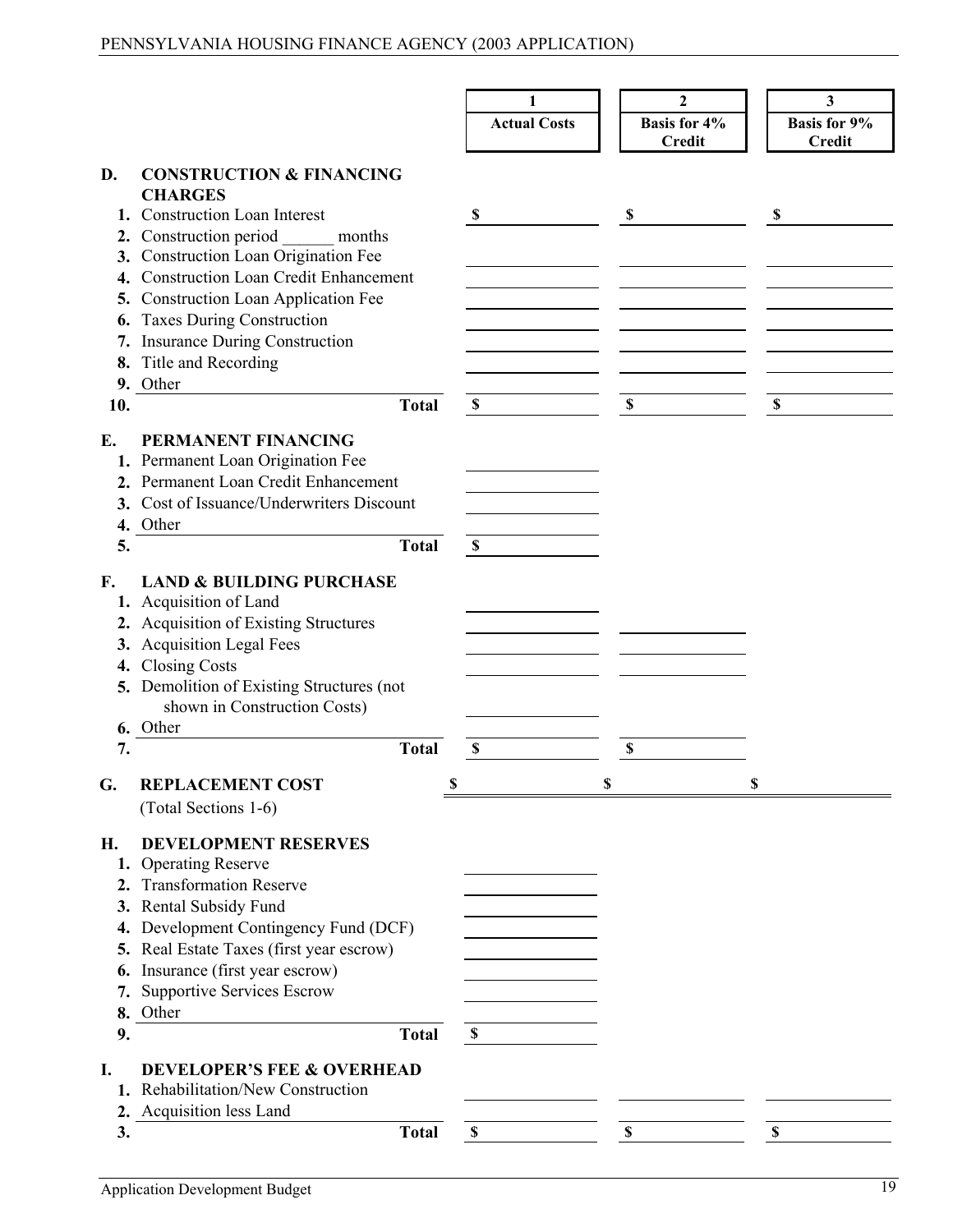|                            |                                                                                                                                                    | 1<br><b>Actual Costs</b> | $\mathbf{2}$<br><b>Basis for 4%</b><br><b>Credit</b> | 3<br><b>Basis for 9%</b><br><b>Credit</b> |
|----------------------------|----------------------------------------------------------------------------------------------------------------------------------------------------|--------------------------|------------------------------------------------------|-------------------------------------------|
| J.<br>2.<br>3.             | <b>SYNDICATION FEES &amp; EXPENSES</b><br>1. Organizational<br>Bridge Loan Interest During Construction<br>Bridge Loan Interest After Construction | \$                       |                                                      | $\boldsymbol{\mathsf{S}}$                 |
| 4.<br>5.<br>6.<br>7.<br>8. | Bridge Loan Fees & Expenses<br>Legal Fees<br>Accountant's Fees<br>Other<br><b>Total</b>                                                            | \$                       |                                                      | \$                                        |
| К.<br>1.<br>2.<br>3.       | <b>OTHER</b><br>Tax Credit Compliance Monitoring Fee<br>Other<br><b>Total</b>                                                                      | \$                       |                                                      |                                           |
| L.                         | <b>TOTAL DEVELOPMENT COST</b><br>$(Sections 7-11)$                                                                                                 | \$                       | \$                                                   | \$                                        |
| M.                         | If credits will be issued on other than Eligible Basis, such as Maximum<br>Basis, enter the number here.                                           |                          |                                                      | $\boldsymbol{\mathsf{s}}$                 |
|                            | 1. Less portion of any grant or federal subsidy not to be included in basis                                                                        |                          | $\mathfrak{S}$                                       | (S                                        |
|                            | 2. Less amount of non-qualified non-recourse financing                                                                                             |                          | $\mathfrak{S}$                                       | $\mathfrak{S}$                            |
|                            | 3. Less amount of costs for commercial space or for any areas that tenants<br>will be charged to use                                               |                          | $\mathcal{S}$                                        | $\mathfrak{S}$                            |
| 4.                         | Less non-qualifying unit costs for higher quality items                                                                                            |                          | $\mathfrak{S}$                                       | $\mathfrak{S}$                            |
| 5.                         | Less historic tax credit (residential portion)                                                                                                     |                          | $\left( \mathbf{\$} \right)$                         | $\left( \mathbf{\$} \right)$              |
| N.                         | <b>ELIGIBLE BASIS</b>                                                                                                                              |                          | \$                                                   | \$                                        |
| <b>O.</b>                  | <b>HIGH COST AREA</b> (if applicable)                                                                                                              |                          | $\frac{0}{0}$                                        | $\frac{0}{0}$                             |
| <b>P.</b>                  | <b>TOTAL ELIGIBLE BASIS</b>                                                                                                                        |                          | $\boldsymbol{\mathsf{S}}$                            | $\boldsymbol{\mathsf{S}}$                 |
| Q.                         | <b>APPLICABLE FRACTION</b>                                                                                                                         |                          | $\frac{0}{0}$                                        | $\frac{0}{0}$                             |
| R.                         | <b>TOTAL QUALIFIED BASIS</b>                                                                                                                       |                          | $\boldsymbol{\mathsf{S}}$                            | $\mathbb S$                               |
| S.                         | <b>APPLICABLE PERCENTAGE</b>                                                                                                                       |                          | $\frac{0}{0}$                                        | $\frac{0}{0}$                             |
| T.                         | <b>TOTAL TAX CREDITS REQUESTED</b>                                                                                                                 |                          | \$                                                   | \$                                        |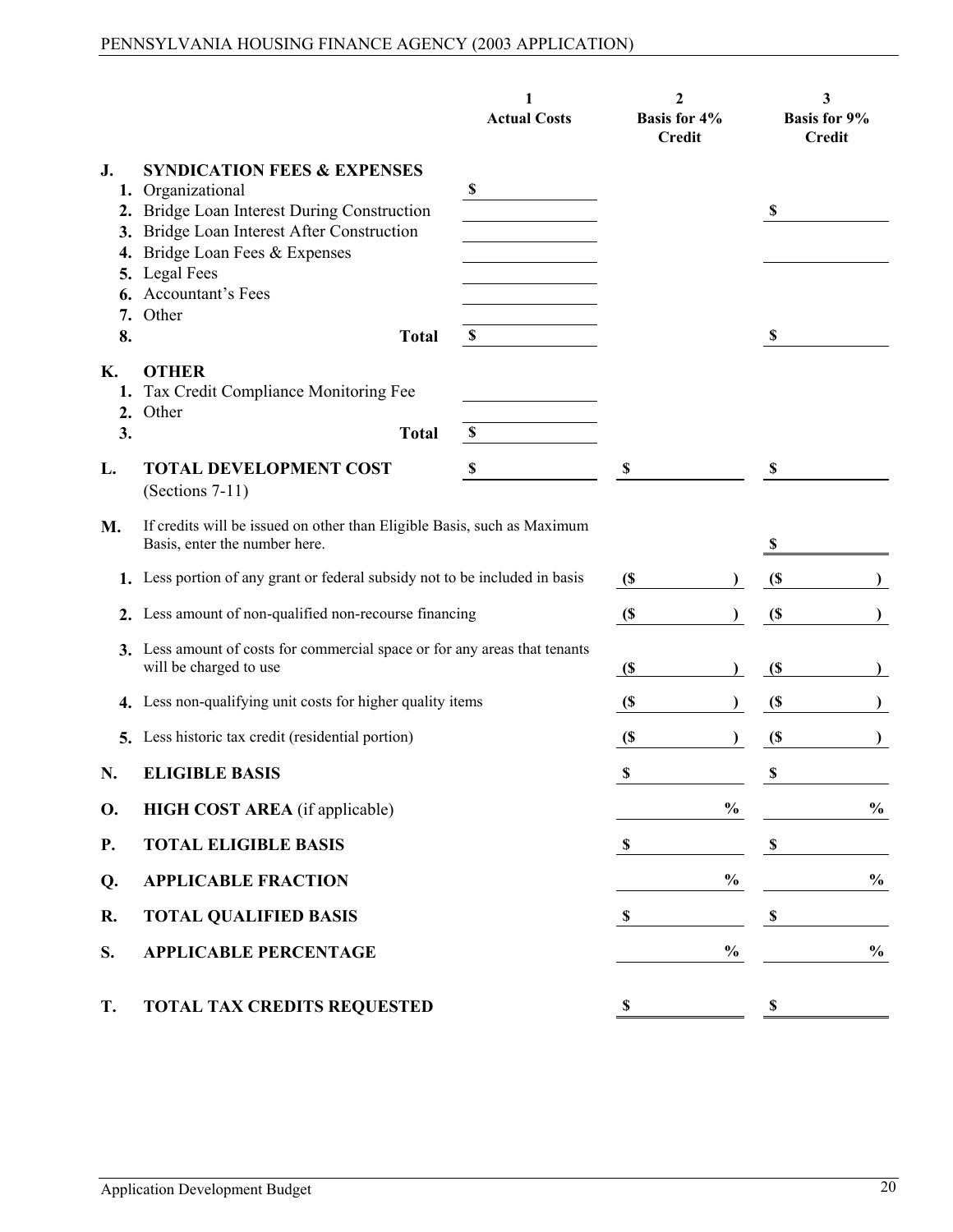# **I. ANNUAL OPERATING BUDGET**

|                |                                         | <b>Annual Expense</b> | Per Unit Expense |
|----------------|-----------------------------------------|-----------------------|------------------|
| 1              | <b>Gross Rental Income</b>              | \$                    | \$               |
| $\overline{2}$ | Commercial Income                       |                       |                  |
| 3              | <b>Other Rental Income</b>              |                       |                  |
| 4              | <b>Total Rental Income</b>              | \$                    |                  |
| 5              | Residential Vacancy (%)                 |                       |                  |
| 6              | Commercial Vacancy (%)                  |                       |                  |
| 7              | <b>Total Vacancy</b>                    |                       |                  |
| 8              | <b>NET RENTAL INCOME</b>                |                       |                  |
| 9              | Service Income                          |                       |                  |
| 10             | Misc. Income                            |                       |                  |
| 11             | <b>EFFECTIVE GROSS INCOME</b>           | \$                    | \$               |
| 12             | Advertising & Renting                   |                       |                  |
| 13             | Office & Telephone                      |                       |                  |
| 14             | Management Fee                          |                       |                  |
| 15             | Legal                                   |                       |                  |
|                | 16 Audit                                |                       |                  |
| 17             | Misc. Administrative                    |                       |                  |
| 18             | <b>TOTAL ADMINISTRATIVE</b>             | \$                    | \$               |
| 19             | Fuel Oil                                |                       |                  |
| 20             | Electricity                             |                       |                  |
| 21             | Water                                   |                       |                  |
| 22             | Gas                                     |                       |                  |
| 23             | Sewer                                   |                       |                  |
| 24             | <b>TOTAL PROPERTY PAID UTILITIES</b>    | \$                    | \$               |
| 25             | Janitor/Maintenance Supplies            |                       |                  |
| 26             | <b>Operating/Maintenance Contracts</b>  |                       |                  |
| 27             | Rubbish Removal                         |                       |                  |
| 28             | Security Payroll/Contract               |                       |                  |
| 29             | Repairs Material                        |                       |                  |
| 30             | <b>Elevator Maintenance</b>             |                       |                  |
| 31             | <b>HVAC</b> Maintenance                 |                       |                  |
| 32             | Grounds Maintenance/Snow Removal        |                       |                  |
| 33             | Painting & Decorating                   |                       |                  |
| 34             | Vehicle Operation & Repairs             |                       |                  |
| 35             | Misc. Operating & Maintenance           |                       |                  |
| 36             | <b>TOTAL OPER. &amp; MAINT. EXPENSE</b> | \$                    | \$               |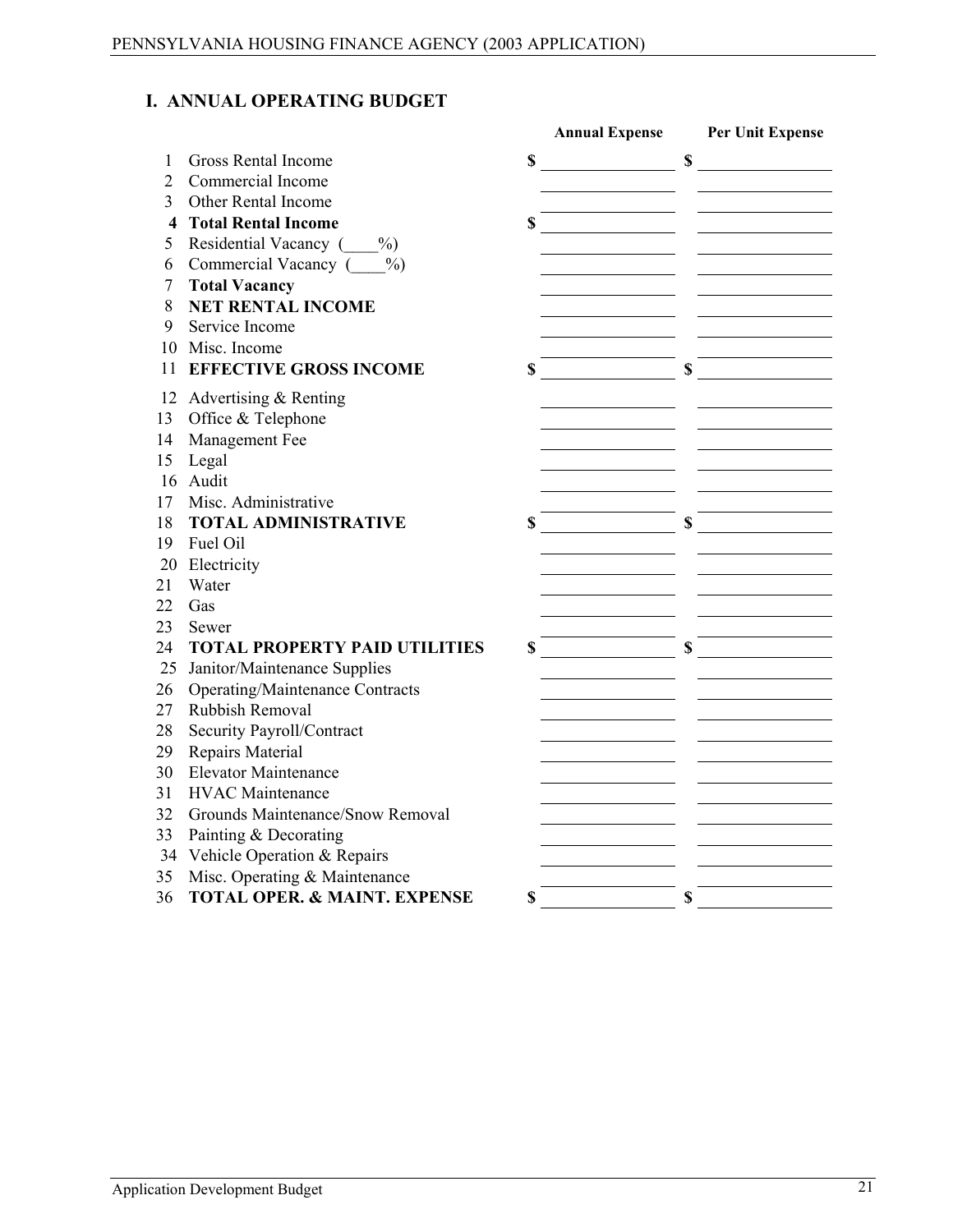|          |                                                                |               | <b>Annual Expense</b> |              | Per Unit<br><b>Expense</b> |
|----------|----------------------------------------------------------------|---------------|-----------------------|--------------|----------------------------|
| 37       | <b>Office Salaries</b>                                         | \$            |                       | $\mathbb{S}$ |                            |
| 38       | <b>Manager Salaries</b>                                        |               |                       |              |                            |
| 39       | Employee Rent Free Unit                                        |               |                       |              |                            |
| 40       | Janitor/Maintenance Salaries                                   |               |                       |              |                            |
| 41       | Employer Payroll Tax                                           |               |                       |              |                            |
| 42       | <b>Worker's Compensation</b>                                   |               |                       |              |                            |
| 43       | <b>Employee Benefits</b>                                       |               |                       |              |                            |
| 44       | <b>TOTAL PAYROLL EXPENSES</b>                                  | $\mathbf S$   |                       | $\mathbf S$  |                            |
| 45<br>46 | <b>Real Estate Taxes</b>                                       |               |                       |              |                            |
| 47       | Prop. & Liability Ins.<br>Misc. Taxes & Ins., Licenses/Permits |               |                       |              |                            |
| 48       | <b>TOTAL TAXES &amp; INSURANCE</b>                             | \$            |                       |              |                            |
| 49       | <b>TOTAL SUPPORTIVE SERVICES</b>                               | $\mathbb{S}$  |                       | $\mathbb{S}$ |                            |
| 50       | <b>TOTAL REPLACEMENT RESERVE</b>                               | $\mathbf S$   |                       |              | $\sim$                     |
| 51       | <b>INVESTOR SERVICE FEE</b>                                    | \$            |                       |              |                            |
|          | 52 Other                                                       |               |                       |              |                            |
| 53       | Other                                                          |               |                       |              |                            |
| 54       | <b>TOTAL OPERATING DISBURSEMENTS</b>                           | \$            |                       | $\mathbb{S}$ |                            |
| 55       | <b>NET OPERATING INCOME (NOI)</b>                              | $\mathcal{S}$ |                       | $\mathbb{S}$ |                            |
|          | 56 Primary Debt Service                                        |               |                       |              |                            |
|          | 57 Service Fee                                                 |               |                       |              |                            |
|          | 58 Credit Enhance _________%                                   |               |                       |              |                            |
|          | 59 Other Service Fee<br>$\frac{0}{0}$                          |               |                       |              |                            |
|          | <b>60 TOTAL PRIMARY DEBT SERVICE</b>                           | $\mathbb{S}$  |                       |              |                            |
|          | <b>61 INITIAL CASH FLOW</b>                                    | \$            |                       | \$           |                            |
|          | 62 PRIMARY DEBT SERVICE COVERAGE<br>(Line $55$ /Line 60)       |               | $\frac{0}{0}$         |              | $\frac{0}{0}$              |
|          | 63 PennHOMES Debt Service                                      |               |                       |              |                            |
|          | 64 Other                                                       |               |                       |              |                            |
|          | 65 Other                                                       |               |                       |              |                            |
|          | <b>66 TOTAL SECONDARY DEBT SERVICE</b>                         | \$            |                       |              |                            |
| 67       | <b>SECONDARY CASH FLOW</b>                                     | \$            |                       | \$           |                            |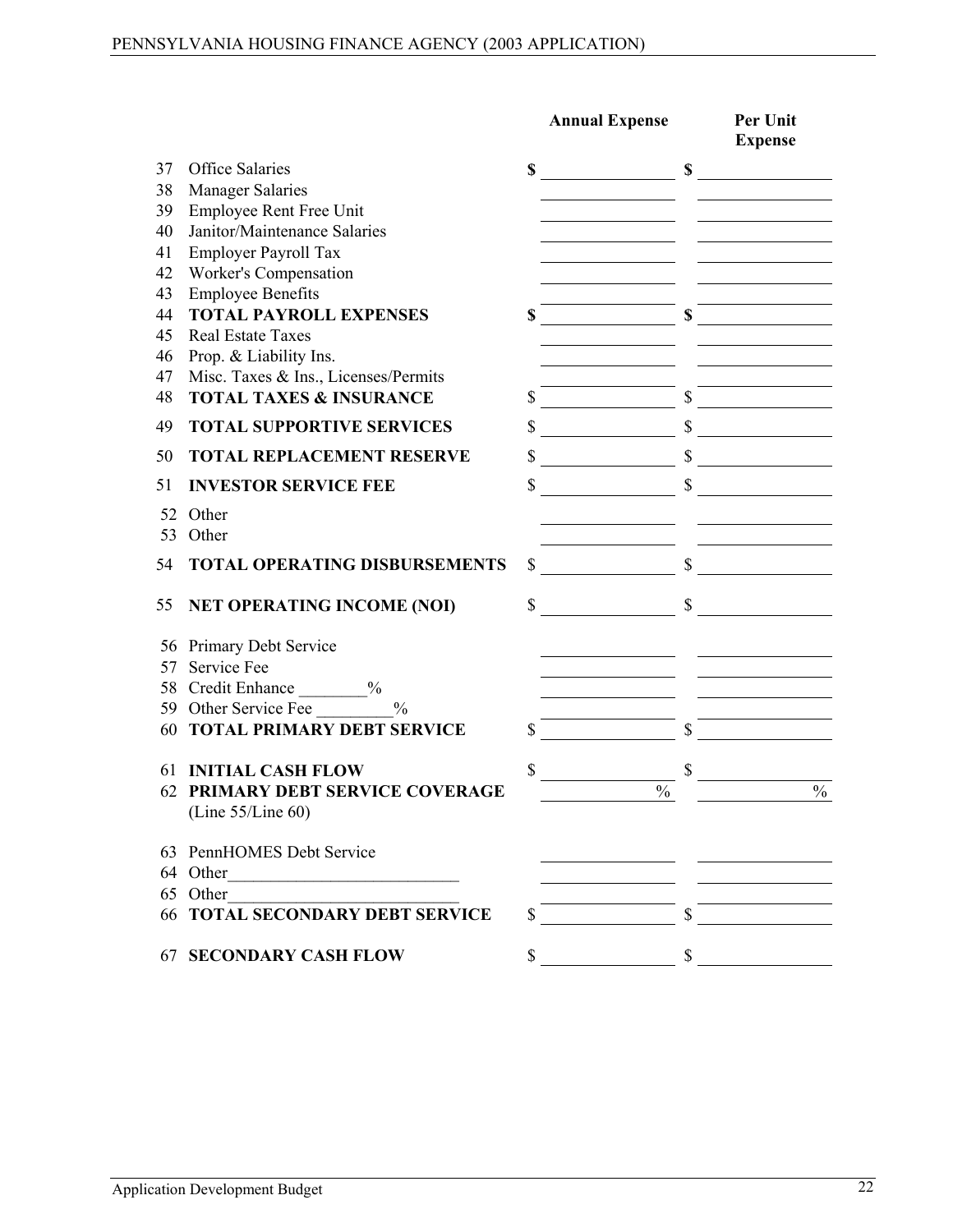#### **J. SOURCES OF FUNDS**

# **1. Construction Financing, Bridge Loans, etc.**

|    |                                                   |              | Rate & Term of                                                                                                         |
|----|---------------------------------------------------|--------------|------------------------------------------------------------------------------------------------------------------------|
|    | Source of Funds                                   | Amount       | Loan                                                                                                                   |
| a. | $\left( \text{FIRM}\right)$                       | $\mathbb{S}$ |                                                                                                                        |
|    |                                                   |              |                                                                                                                        |
|    | (CONTACT PERSON & PHONE)                          |              |                                                                                                                        |
| b. |                                                   | $\mathbf s$  |                                                                                                                        |
|    | (FIRM)                                            |              |                                                                                                                        |
|    | (CONTACT PERSON & PHONE)                          |              |                                                                                                                        |
|    |                                                   | \$           | <u> 1989 - Johann John Stein, mars et al. 1989 - John Stein, mars et al. 1989 - John Stein, mars et al. 1989 - Joh</u> |
|    | $C.$ (FIRM)                                       |              |                                                                                                                        |
|    | (CONTACT PERSON & PHONE)                          |              |                                                                                                                        |
| d. |                                                   |              |                                                                                                                        |
|    | $\bullet$ (FIRM) $\bullet$ 5                      |              | <u> 1980 - Jan James James, martin a</u>                                                                               |
|    | (CONTACT PERSON & PHONE)                          |              |                                                                                                                        |
| e. |                                                   |              |                                                                                                                        |
|    | $\overline{\text{FIRM}}$ $\overline{\text{FIRM}}$ |              |                                                                                                                        |
|    | (CONTACT PERSON & PHONE)                          |              |                                                                                                                        |
| f. | $\overbrace{\hspace{2.5cm}}^{\text{CFIRM)}}$      |              |                                                                                                                        |
|    |                                                   |              |                                                                                                                        |
|    | (CONTACT PERSON & PHONE)                          |              |                                                                                                                        |
|    |                                                   |              |                                                                                                                        |
|    | $g.$ $g.$ (FIRM) $g$                              |              |                                                                                                                        |
|    | (CONTACT PERSON & PHONE)                          |              |                                                                                                                        |
|    | <b>Total Construction Financing:</b>              | $\mathbb S$  |                                                                                                                        |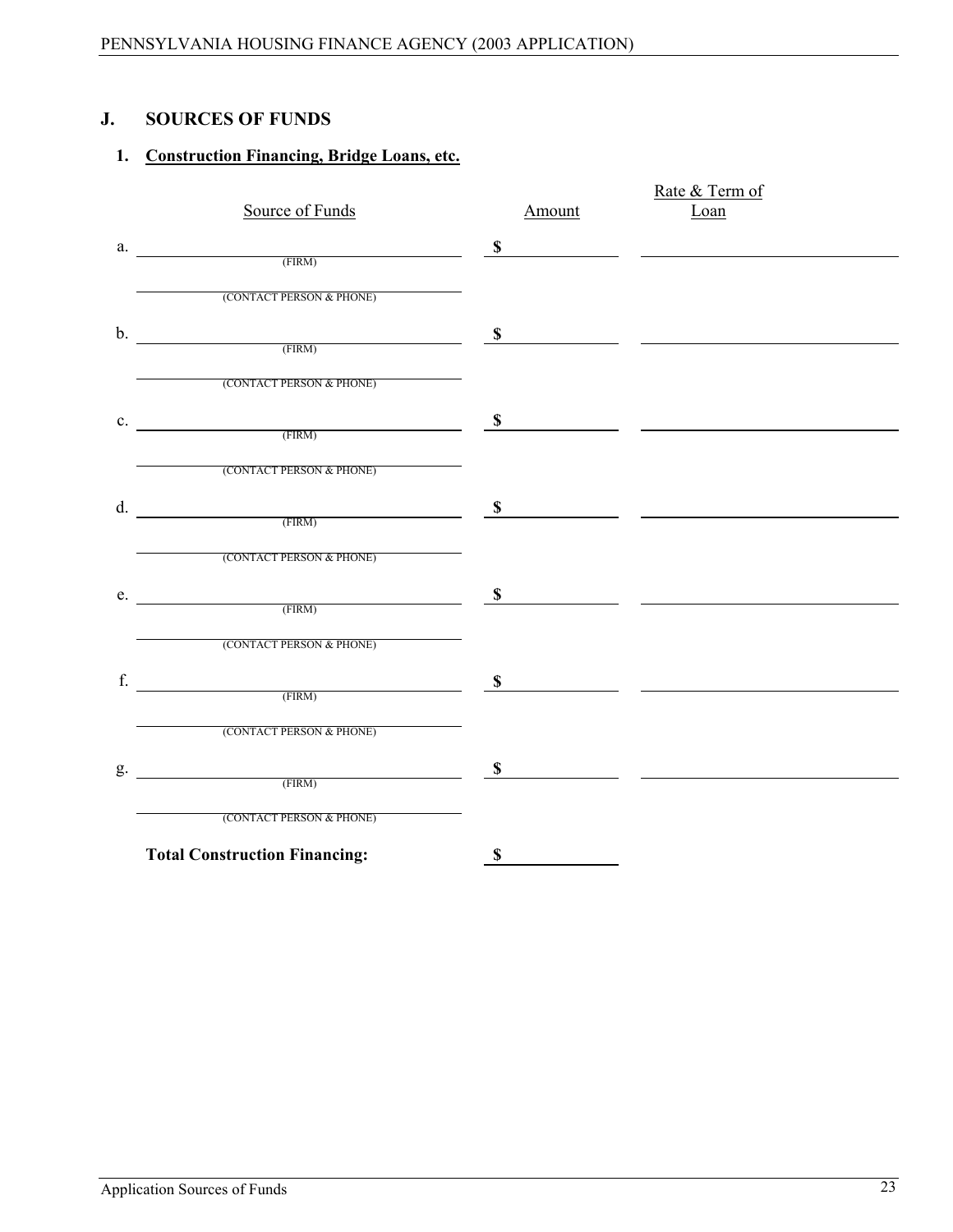# **2. Permanent Financing**

|                | Source of Funds (designate Grant or Loan)                                          | Amount        | Rate & Term of<br>L <sub>oan</sub> | Debt<br>Service<br>Pmt.  |
|----------------|------------------------------------------------------------------------------------|---------------|------------------------------------|--------------------------|
| a.             | $\overline{\mathbf{S}}$                                                            |               |                                    | $\overline{\phantom{a}}$ |
|                |                                                                                    |               |                                    |                          |
|                | (CONTACT PERSON & PHONE)                                                           |               |                                    |                          |
| $\mathbf{b}$ . | (FIRM)                                                                             | \$            |                                    |                          |
|                |                                                                                    |               |                                    |                          |
|                | (CONTACT PERSON & PHONE)                                                           |               |                                    |                          |
| $\mathbf{c}$ . | (FIRM)                                                                             | $\mathbf{\$}$ |                                    |                          |
|                |                                                                                    |               |                                    |                          |
|                | (CONTACT PERSON & PHONE)                                                           |               |                                    |                          |
|                | d. $S$                                                                             |               |                                    |                          |
|                |                                                                                    |               |                                    |                          |
|                | (CONTACT PERSON & PHONE)                                                           |               |                                    |                          |
| e.             | (FIRM)                                                                             | \$            |                                    |                          |
|                |                                                                                    |               |                                    |                          |
|                | (CONTACT PERSON & PHONE)                                                           |               |                                    |                          |
| f.             | $\Gamma$ (FIRM)                                                                    | \$            |                                    |                          |
|                |                                                                                    |               |                                    |                          |
|                | (CONTACT PERSON & PHONE)                                                           |               |                                    |                          |
| g.             | $(FIRM)$ $\qquad \qquad$ $\qquad \qquad$ $\qquad \qquad$ $\qquad \qquad$           |               |                                    |                          |
|                |                                                                                    |               |                                    |                          |
|                | (CONTACT PERSON & PHONE)                                                           |               |                                    |                          |
|                | <b>Total Permanent Financing:</b>                                                  | $\mathbb S$   |                                    |                          |
|                |                                                                                    |               |                                    |                          |
| 3.             | <b>Credit Enhancement</b>                                                          |               | Yes                                | N <sub>0</sub>           |
|                | Is the development receiving FHA mortgage insurance?<br>a.<br>HUD Insurance Number |               |                                    |                          |
|                | Is the development receiving other credit enhancement?<br>b.                       |               | Yes                                | N <sub>0</sub>           |
|                | <b>PHFA</b>                                                                        |               |                                    |                          |
|                | <b>Risk Sharing</b>                                                                |               |                                    |                          |
|                |                                                                                    |               |                                    |                          |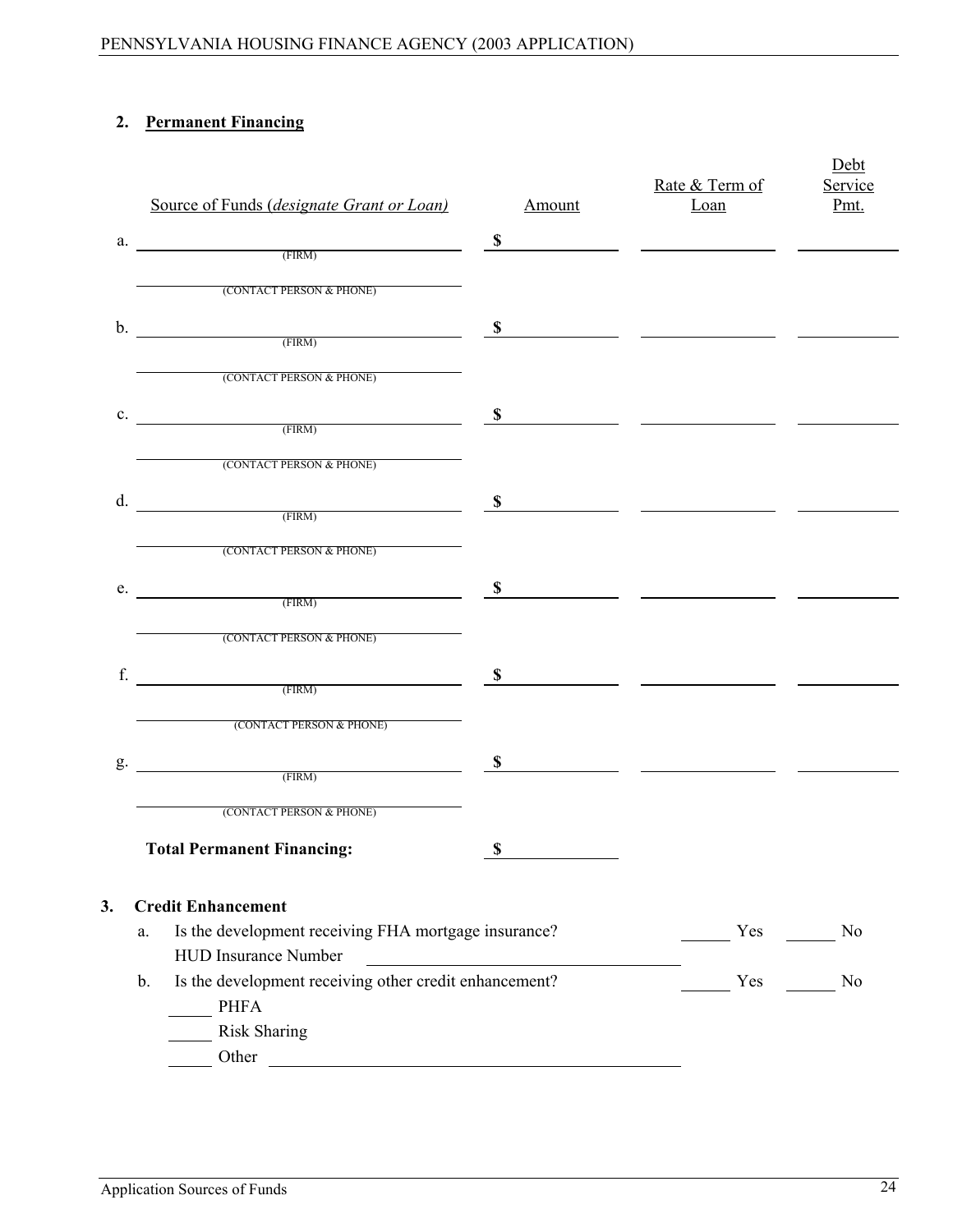#### **4. Federal Subsidies**

**5. Grants**

| a.             | subsidies?                                                             | Is any portion of the development financed or to be financed with federal                                                                                                                                                     | Yes                  | N <sub>0</sub> |
|----------------|------------------------------------------------------------------------|-------------------------------------------------------------------------------------------------------------------------------------------------------------------------------------------------------------------------------|----------------------|----------------|
|                | Tax-Exempt Bond Financing                                              |                                                                                                                                                                                                                               |                      |                |
|                | <b>Rural Development Financing</b>                                     |                                                                                                                                                                                                                               |                      |                |
|                |                                                                        | Community Development Block Grant (CDBG) Financing                                                                                                                                                                            |                      |                |
|                | <b>HOPE VI or Comprehensive Grant Financing</b>                        |                                                                                                                                                                                                                               |                      |                |
|                | Home Investment Partnerships (HOME) Financing                          |                                                                                                                                                                                                                               |                      |                |
|                | <b>Special Purpose Grant</b>                                           |                                                                                                                                                                                                                               |                      |                |
|                | Other (specify)                                                        |                                                                                                                                                                                                                               |                      |                |
| $\mathbf b$ .  | How is the subsidy to be used?                                         |                                                                                                                                                                                                                               |                      |                |
|                |                                                                        | Loan below AFR <sup>**</sup> Loan at or above AFR                                                                                                                                                                             | Operating subsidy    |                |
|                |                                                                        | Land Acquisition* _________ Building Acquisition*                                                                                                                                                                             | Grant (see 5. below) |                |
|                |                                                                        | Other contact the contract of the contract of the contract of the contract of the contract of the contract of the contract of the contract of the contract of the contract of the contract of the contract of the contract of |                      |                |
| $\mathbf{c}$ . |                                                                        | Did this development receive federal assistance in any prior year? Yes                                                                                                                                                        |                      | N <sub>o</sub> |
|                | Type<br>Date                                                           | Amount                                                                                                                                                                                                                        |                      |                |
| $***$<br>a.    | Applicable Federal Rate<br><b>Grants</b><br>grant?                     | Is the source of any loan to the developer a federal, state, local or private                                                                                                                                                 | Yes                  | N <sub>0</sub> |
|                | If yes, state source of grant and term of the loan(s):                 |                                                                                                                                                                                                                               |                      |                |
|                | $\boldsymbol{\mathsf{S}}$                                              | Source<br><u> 1980 - Johann Stoff, deutscher Stoff, der Stoff, der Stoff, der Stoff, der Stoff, der Stoff, der Stoff, der S</u>                                                                                               |                      |                |
|                | $\mathbb S$                                                            | Source<br><u> 1980 - Johann Barn, mars ann an t-Amhain an t-Amhain an t-Amhain an t-Amhain an t-Amhain an t-Amhain an t-Amh</u>                                                                                               |                      |                |
|                | \$                                                                     | Source                                                                                                                                                                                                                        |                      |                |
| $\mathbf b$ .  | private grants which are not repayable?<br>If Yes, amount of grant(s): | Is (are) the building(s) the subject of federal, state, local, nonprofit or                                                                                                                                                   | Yes                  | N <sub>0</sub> |
|                | \$                                                                     | Source<br><u> 1989 - John Stein, mars and de Brazilian (b. 1989)</u>                                                                                                                                                          |                      |                |
|                | \$                                                                     | Source                                                                                                                                                                                                                        |                      |                |
|                | $\mathbb S$                                                            | Source                                                                                                                                                                                                                        |                      |                |
| c.             |                                                                        | Is the grant to be used for the acquisition of an existing building?                                                                                                                                                          | Yes                  | N <sub>0</sub> |
| d.             | Is the grant to be used for the purchase of the land?                  |                                                                                                                                                                                                                               | Yes                  | N <sub>0</sub> |
|                | If so, what portion?<br>$\boldsymbol{\mathsf{S}}$                      |                                                                                                                                                                                                                               |                      |                |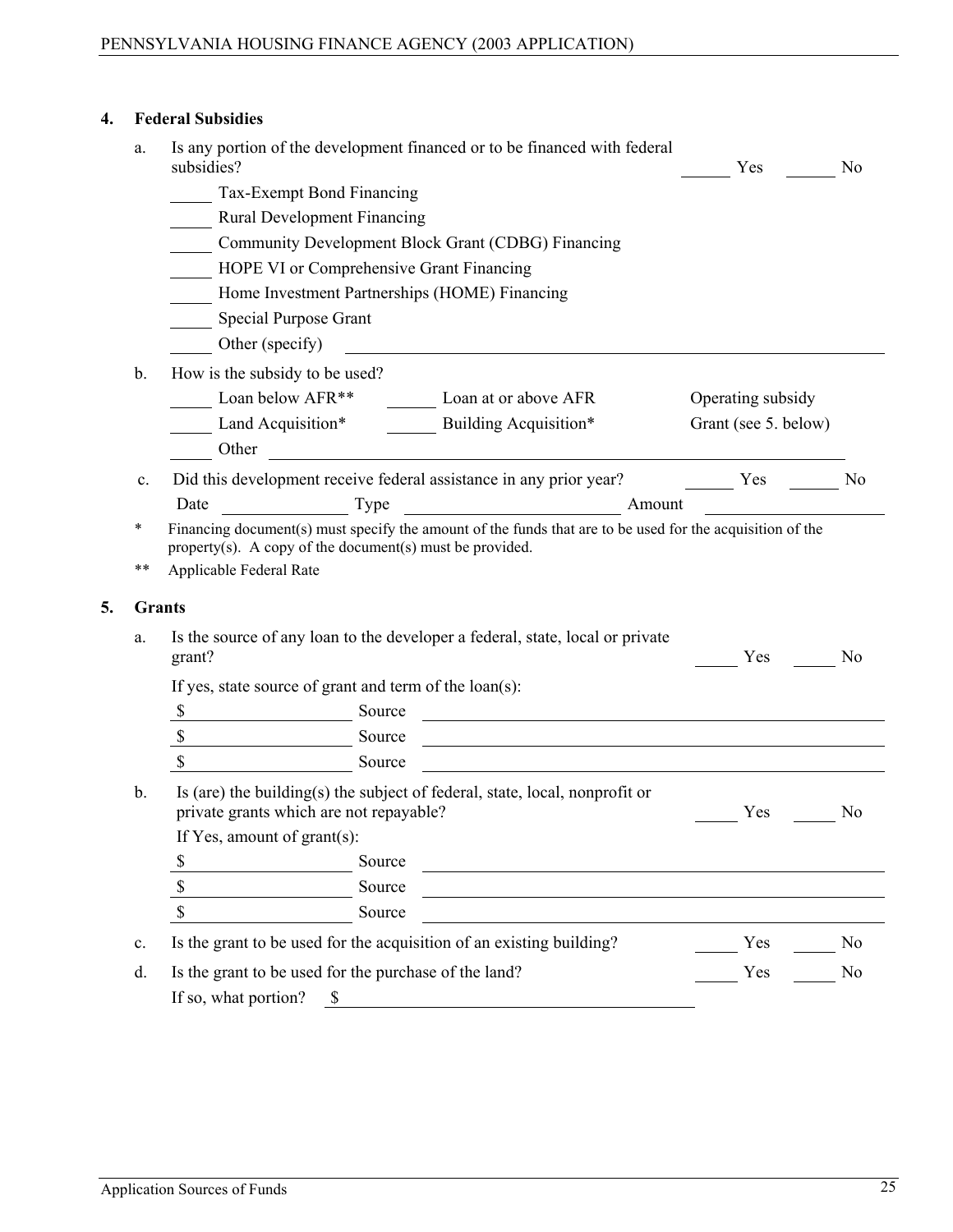| 6. | Are any additional loans, grants or financing sources being considered or<br>applied for (for instance, FHLB Affordable Housing Program)? | Yes    | No      |  |  |  |  |  |
|----|-------------------------------------------------------------------------------------------------------------------------------------------|--------|---------|--|--|--|--|--|
|    | If yes, state source of funds, type of program, expected date of application decision and amount of funds:                                |        |         |  |  |  |  |  |
|    |                                                                                                                                           | Source |         |  |  |  |  |  |
|    | <b>Decision Date</b>                                                                                                                      |        | Program |  |  |  |  |  |
|    |                                                                                                                                           | Source |         |  |  |  |  |  |
|    | Decision Date                                                                                                                             |        | Program |  |  |  |  |  |
|    |                                                                                                                                           | Source |         |  |  |  |  |  |
|    | <b>Decision Date</b>                                                                                                                      |        | Program |  |  |  |  |  |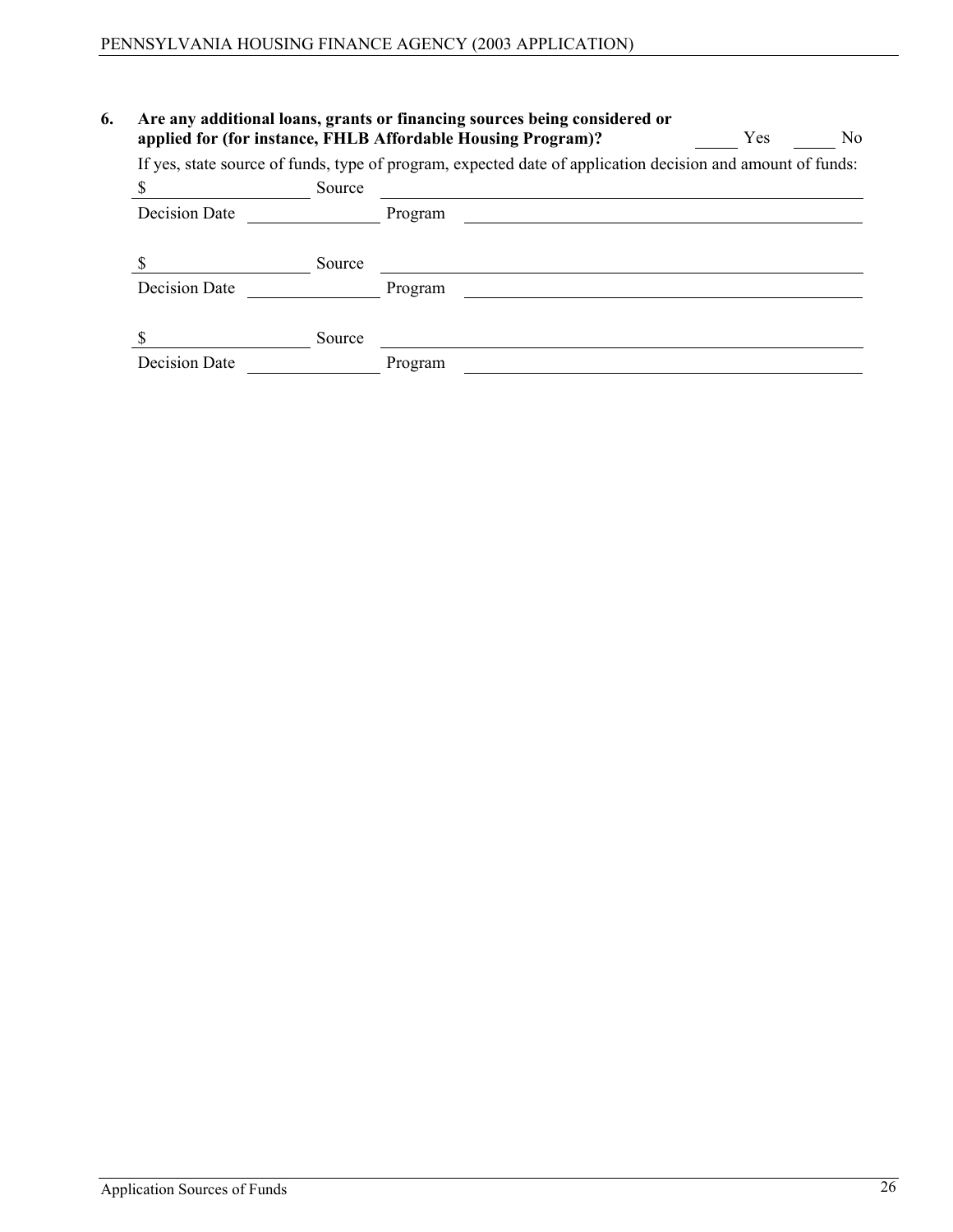# **K. DEVELOPER EQUITY**

|    | Syndication Information (for all developments generating equity through syndication)                       |                   |                                                        |                  |
|----|------------------------------------------------------------------------------------------------------------|-------------------|--------------------------------------------------------|------------------|
|    |                                                                                                            | Anticipated       | Investment                                             | Gross            |
|    | Type of Credit                                                                                             | Credits           | Per Credit                                             | Investment       |
|    | Low Income Housing                                                                                         |                   |                                                        |                  |
|    | Historic Rehab                                                                                             |                   |                                                        |                  |
|    | <b>State Enterprise Zone</b>                                                                               |                   |                                                        |                  |
|    | Neighbor. Assist. Program                                                                                  |                   |                                                        |                  |
|    | <b>TOTAL</b>                                                                                               |                   |                                                        |                  |
| 1. | Type of syndication offering:<br>If public offering, identify firm.<br>If private offering, list investors | Public            | Private<br>(Attach added pages as necessary)<br>(FIRM) |                  |
|    |                                                                                                            |                   | (CONTACT PERSON)<br>(STREET)                           |                  |
|    |                                                                                                            |                   | (CITY, STATE, AND ZIP)                                 |                  |
|    |                                                                                                            |                   | (FAX NUMBER)                                           |                  |
|    | (PHONE NUMBER)                                                                                             |                   |                                                        | (E-MAIL ADDRESS) |
| 2. | <b>Type of investors:</b>                                                                                  | Individuals       | Corporation                                            |                  |
|    |                                                                                                            |                   |                                                        |                  |
| 3. | Syndicator                                                                                                 |                   | (FIRM)                                                 |                  |
|    |                                                                                                            |                   | (CONTACT PERSON)                                       |                  |
|    |                                                                                                            |                   | (STREET)                                               |                  |
|    |                                                                                                            |                   |                                                        |                  |
|    |                                                                                                            |                   | (CITY, STATE, AND ZIP)                                 |                  |
| (  | (PHONE NUMBER)                                                                                             | (<br>(FAX NUMBER) |                                                        | (E-MAIL ADDRESS) |
| 4. | Is bridge loan financing required?<br>Bridge loan<br>Provider                                              |                   | Yes                                                    | N <sub>0</sub>   |
|    |                                                                                                            |                   | (FIRM)                                                 |                  |
|    |                                                                                                            |                   | (CONTACT PERSON)                                       |                  |
|    |                                                                                                            |                   | (STREET)                                               |                  |
|    |                                                                                                            |                   |                                                        |                  |
|    |                                                                                                            |                   | (CITY, STATE, AND ZIP)                                 |                  |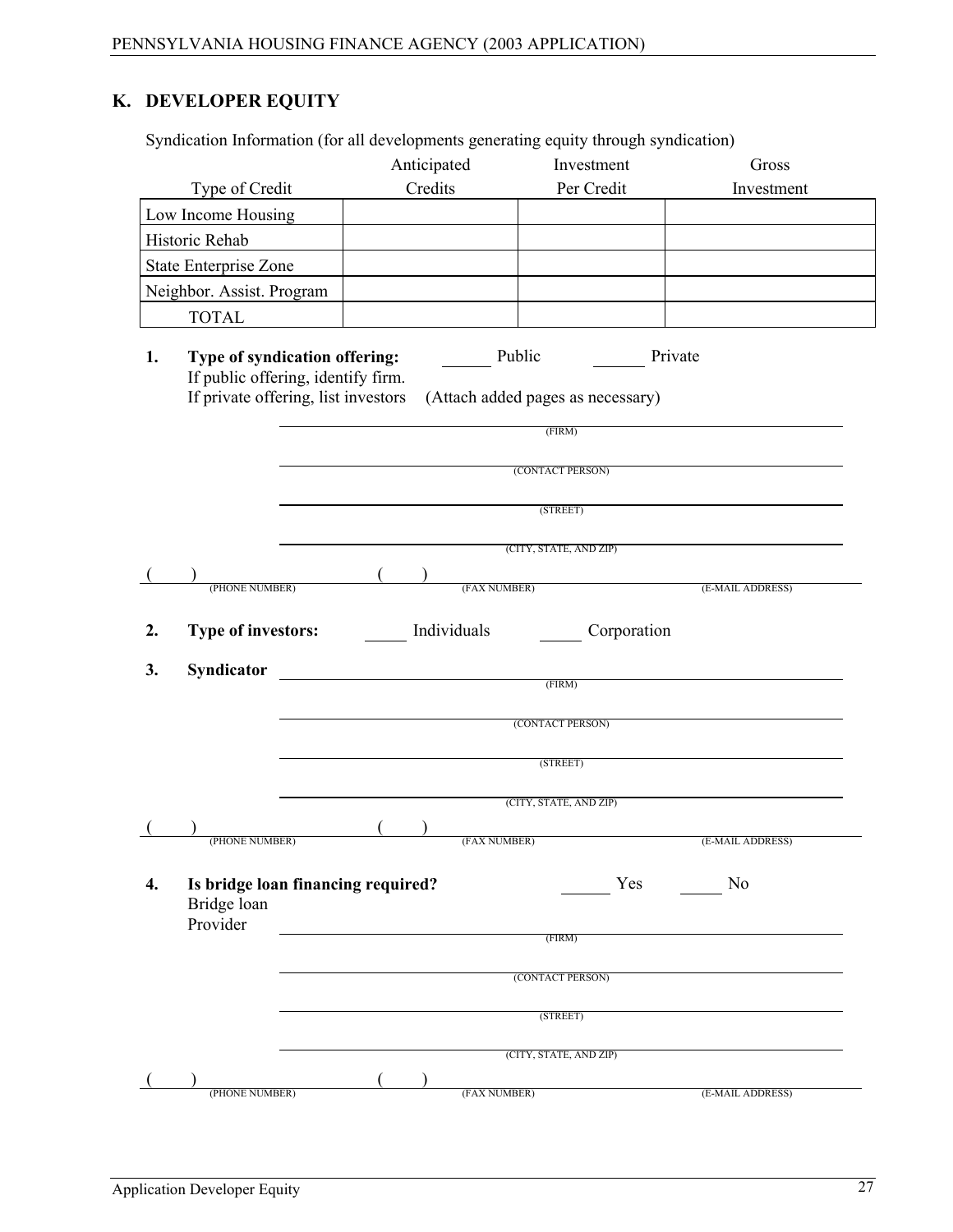# **L. RECAP-SOURCES AND USES OF FUNDS**

| <b>SOURCES OF FUNDS</b>                                         |                           |
|-----------------------------------------------------------------|---------------------------|
| Primary Financing                                               |                           |
| Tax Exempt Bonds                                                | \$                        |
| <b>Taxable Bonds</b>                                            | \$                        |
| Rural Housing Service (RHS)                                     | \$                        |
| Conventional                                                    | \$                        |
| Other                                                           | \$                        |
| <b>PennHOMES</b>                                                | \$                        |
| <b>Secondary Financing</b>                                      |                           |
| Community Development Block Grant (CDBG)                        | \$                        |
| State (Non-Agency)                                              | \$                        |
| Federal HOME Investment Partnership Program (HOME) (Non-Agency) | \$                        |
| Local                                                           | \$                        |
| Federal Home Loan Bank (FHLB)                                   | \$                        |
| Foundations                                                     | \$                        |
| Other                                                           | \$                        |
| Grants that will not be repaid                                  |                           |
| Community Development Block Grant (CDBG)                        | \$                        |
| <b>State</b>                                                    | \$                        |
| Federal HOME Investment Partnership Program (HOME) (Non-Agency) | $\overline{\mathbf{S}}$   |
| Local                                                           | \$                        |
| Federal Home Loan Bank (FHLB)                                   | \$                        |
| Foundations                                                     | \$                        |
| Other                                                           | \$                        |
| <b>Gross Syndication Proceeds</b>                               | \$                        |
| <b>General Partner Contribution</b>                             | $\boldsymbol{\mathsf{S}}$ |
| Developer's Fee Reinvested                                      | \$                        |
| <b>TOTAL SOURCES</b>                                            | \$                        |
| <b>TOTAL DEVELOPMENT COST</b>                                   | \$                        |
| $(\text{From } \text{Dose } 22 \text{ line } 12)$               |                           |

(From Page 22, Line 12) Total sources must equal total development costs.

Rev. 5/31/02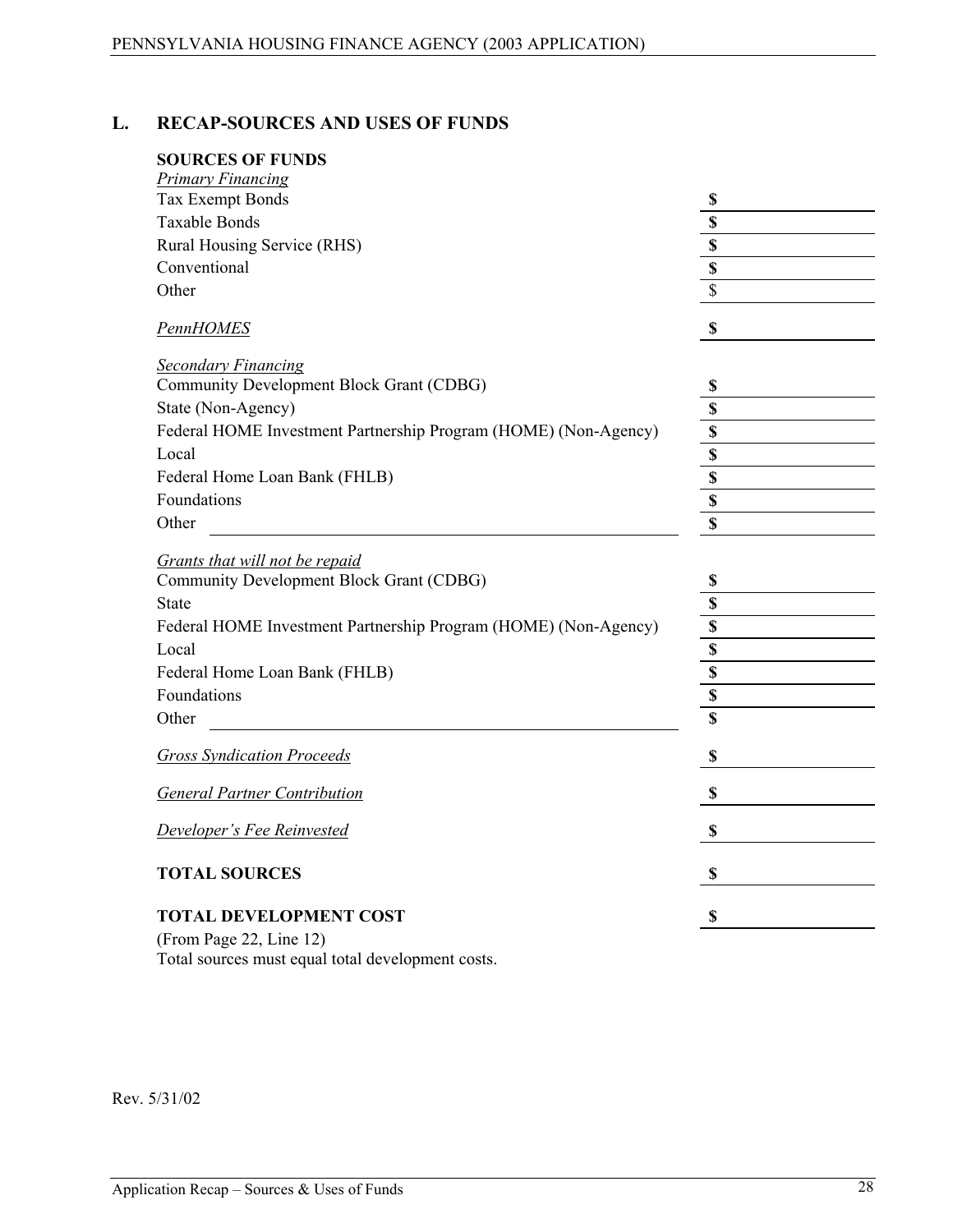The Applicant hereby certifies that all representations and documentation provided by the Applicant and development team in connection with the development and this Application are, to the best of the Applicant's knowledge, information and belief, true, correct, and complete. The Applicant covenants to provide accurate and timely information to the Agency and to advise the Agency of any changes in this information, which may include, but is not limited to, a change to the financial sources or structure of financing, replacement of any member of the development team, alteration of the proposed rent and income structures, throughout the Application process.

In the event the Agency determines, in its sole discretion, that the Applicant or a member of the development team knowingly withheld, misrepresented or fabricated information or documentation submitted to the Agency, the Agency reserves the right to reject the Application.

The Applicant hereby certifies that it is in compliance with all applicable program requirements for each development financed or funded by the Agency in which it has a material ownership or participation interest. Additionally, no development in which Applicant has an interest as either a general partner or management agent has been reported to the Internal Revenue Service as being out of compliance and continues to be out of compliance with the requirements of the Tax Credit Program except as disclosed to the Agency on the written attachment hereto. (Please provide written description of any uncorrected non-compliance and describe steps taken to address.)

Furthermore, the Applicant represents that it will furnish promptly such other supporting information and documents as may be requested during Tax Credit and/or loan processing. The Applicant consents to any and all credit investigations that the Agency deems appropriate. In addition, the Applicant agrees that it will comply with all applicable federal, state and local laws, rules and regulations regarding unlawful discrimination, accessibility and fair housing, and will comply with all other applicable federal, state and local laws, guidelines, rules and regulations.

The Applicant agrees that in making decisions, it does not and has not relied on any statement or information supplied by the Agency, but will seek and rely exclusively on its own independent counsel and advisors. By execution of this Application, the Applicant understands and agrees that the Agency may conduct its own independent review and analysis of the information contained herein and in the attachments and exhibits hereto, that any such review and analysis will be made for the sole and exclusive benefit and protection of the Agency and the Agency may at any time seek information or assistance from and/or release any information to the Internal Revenue Service or other party.

The Applicant acknowledges and releases, discharges and holds the Agency harmless from any and all actions taken by it in relation to this Application and hereby acknowledges that all information submitted or gathered by the Agency in the review of the Application is the sole property of the Agency and may become public information.

*WITNESS: BY:*

NAME APPLICANT/DEVELOPER (TYPE OR PRINT)

DATE SIGNATURE

TITLE